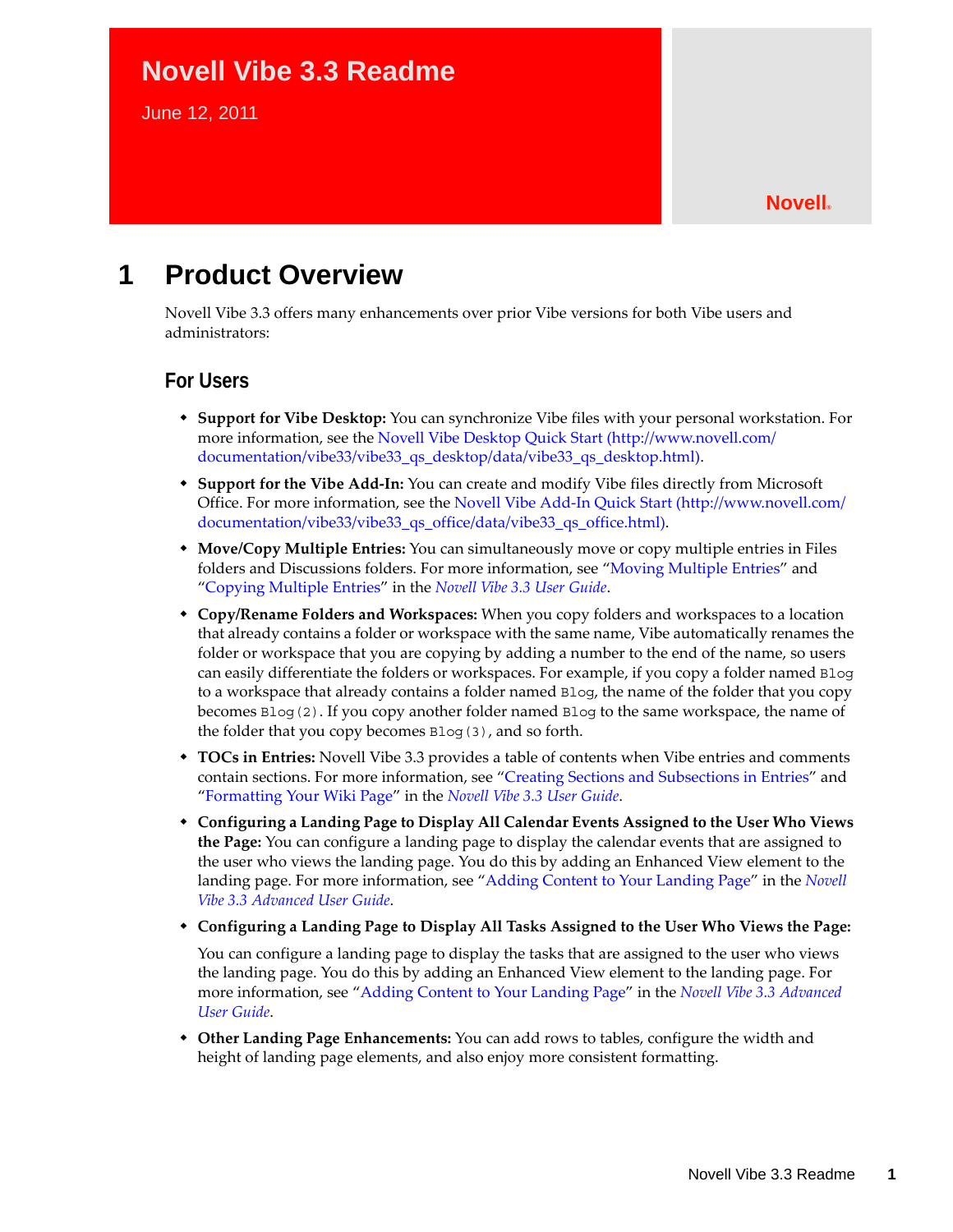#### **For Administrators**

- **Dynamic Groups:** You can create dynamic groups based on LDAP queries directly from Vibe. For more information, see "Creating Dynamic Groups" in "Site Setup" in the *Novell Vibe 3.3 Administration Guide*.
- **Configure Novell Vibe Desktop and the Novell Vibe Add-In:** Vibe Desktop and the Vibe Add-in enable users to work with Vibe files directly from their workstation's file system or directly from Microsoft Office. For information about the configuration options you can select for the Vibe site, see "Configuring Vibe Desktop and the Microsoft Office Add-In" in the *Novell Vibe 3.3 Administration Guide*.
- **Weekend and Holiday Schedule for Workflow Transitions:** Users can now transition entries through a workflow after a specified number of business days (excluding weekends and holidays). This functionality is based on the weekend and holiday schedule that you configure, as described in "Configuring Weekends and Holidays" in the *Novell Vibe 3.3 Administration Guide*.

For more information about transitioning entries through a workflow after a specified number of business days, see "Transition After Time Elapsed" in "Creating and Managing Workflows" in the *Novell Vibe 3.3 Advanced User Guide*.

# **2 Vibe System Requirements**

Novell Vibe 3.3 system requirements (including requirements for mobile devices that access the Vibe mobile interface) are listed in "Vibe System Requirements" in the *Novell Vibe 3.3 Installation Guide*.

## **3 Linux Installation Instructions**

- **1** Make sure that the Linux server where you plan to install Novell Vibe meets the system requirements.
- **2** If a Web server is currently running on the Vibe server, stop it, and preferably disable it.
- **3** Create or select a non-root Linux user and group that you want to own the Vibe directories and files and to run the Vibe software.
- **4** Download the Vibe software to a temporary directory on your Linux server. The Vibe software is available to download at the [Novell Download Site](download.novell.com) (download.novell.com).
- **5** In a terminal window, become root by entering su and the root password.
- **6** Change to the temporary directory where you downloaded the Vibe 3.3 tar file, then use the following command to untar the file:

tar xvf novell-vibe-3.3.0.linux.tar

**7** In the directory where you downloaded and extracted the Vibe software, enter the following command to start the Vibe Installation program:

./installer-teaming.linux

Complete installation instructions are available in the *Novell Vibe 3.3 Installation Guide*.

## **4 Windows Installation Instructions**

- **1** Make sure that the Windows server where you plan to install Novell Vibe meets the system requirements.
- **2** Log in to the Windows server as a user with Administrator rights.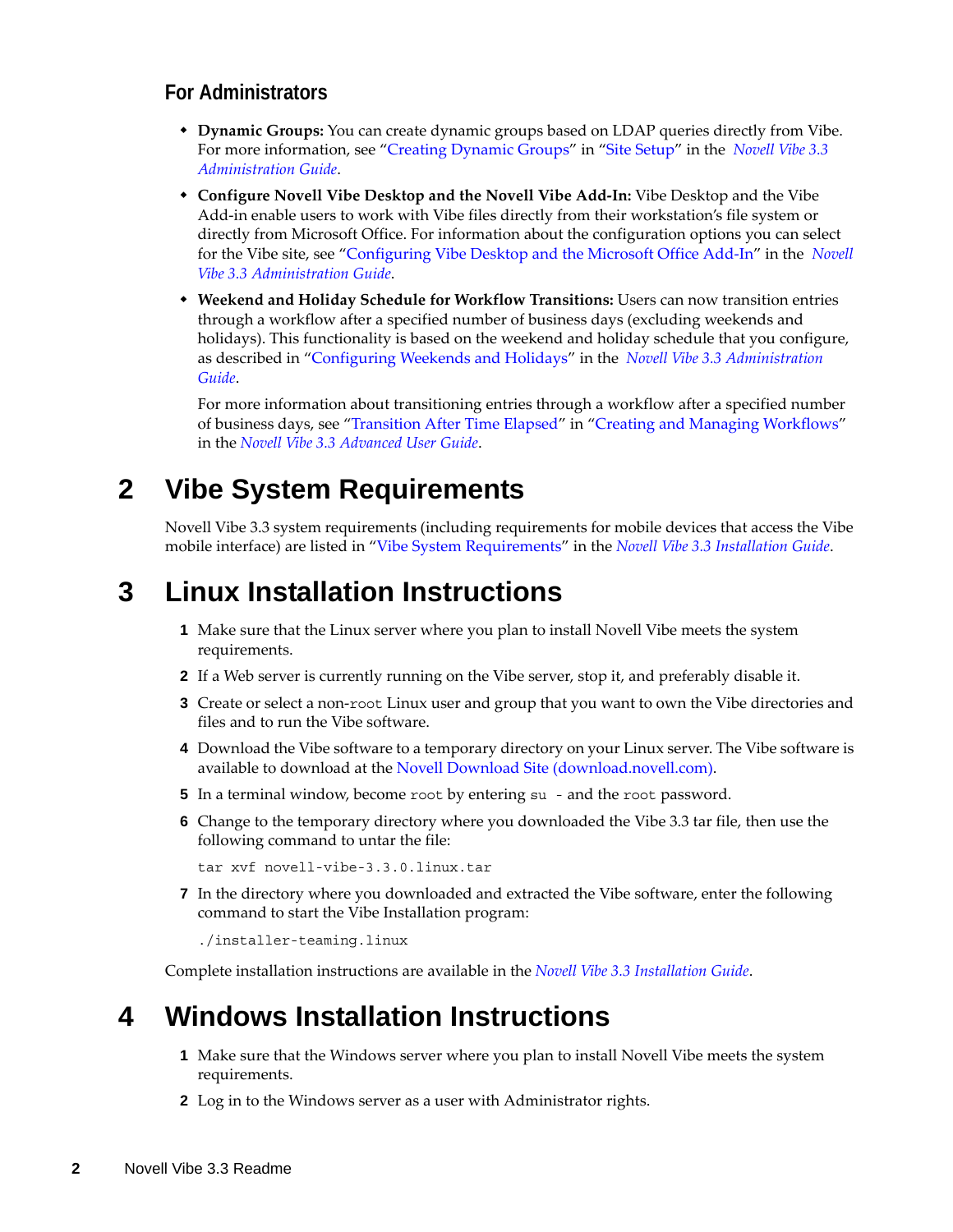- **3** If a Web server is currently running on the Vibe server, stop it, and preferably disable it.
- **4** Download the Vibe software to a temporary directory on your Windows server. The Vibe software is available to download at the [Novell Download Site](download.novell.com) (download.novell.com).
- **5** In Windows Explorer, browse to the directory where you downloaded and extracted the Vibe software, then double-click the installer-teaming.exe file to start the Vibe Installation program.

Complete installation instructions are available in the *Novell Vibe 3.3 Installation Guide*

## **5 Update Issues**

- [Section 5.1, "Updating a Vibe 3.x System," on page 3](#page-2-2)
- [Section 5.2, "Updating a Teaming 2.1 System," on page 3](#page-2-0)
- [Section 5.3, "Re-Indexing the Vibe Search Index," on page 3](#page-2-1)
- [Section 5.4, "Incompatibility between Index Servers When Updating a High Availability](#page-3-1)  [System," on page 4](#page-3-1)
- [Section 5.5, "Manual Ehcache Configuration Settings Are Not Preserved on Update," on page 4](#page-3-0)
- [Section 5.6, "Issues When Updating from a Previous Vibe Release to Vibe 3.3," on page 5](#page-4-0)
- [Section 5.7, "Performance Issues after Updating to a New Version," on page 5](#page-4-1)
- [Section 5.8, "Cannot Reset Factory Workflow Definitions When a Workflow Is in a Custom](#page-5-0)  [State," on page 6](#page-5-0)

#### <span id="page-2-2"></span>**5.1 Updating a Vibe 3.***x* **System**

You can update from Vibe 3, Vibe 3.1, or Vibe 3.2 to Vibe 3.3. However, you need to update the database separately from the software. For more information, see "Update" in the *Novell Vibe 3.3 Installation Guide*.

#### <span id="page-2-0"></span>**5.2 Updating a Teaming 2.1 System**

If you are upgrading from Teaming 2.1 or earlier, you must first update to Novell Vibe 3 before you can update to Vibe 3.3. For information on how to update to Novell Vibe 3, see "Update" in the *[Novell](http://www.novell.com/documentation/vibe_onprem3/vibeprem3_inst/data/bookinfo.html)  [Vibe 3 Installation Guide](http://www.novell.com/documentation/vibe_onprem3/vibeprem3_inst/data/bookinfo.html)* (http://www.novell.com/documentation/vibe\_onprem3/vibeprem3\_inst/data/ bookinfo.html).

#### <span id="page-2-1"></span>**5.3 Re-Indexing the Vibe Search Index**

Because of an issue that was addressed regarding attachment file sizes, you should re-index the search index after you update to Vibe 3.3 in order for attachment sizes to be displayed correctly. For more information on how to re-index the search index, see "Resetting Your Definitions" in "Update" in the *Novell Vibe 3.3 Installation Guide*.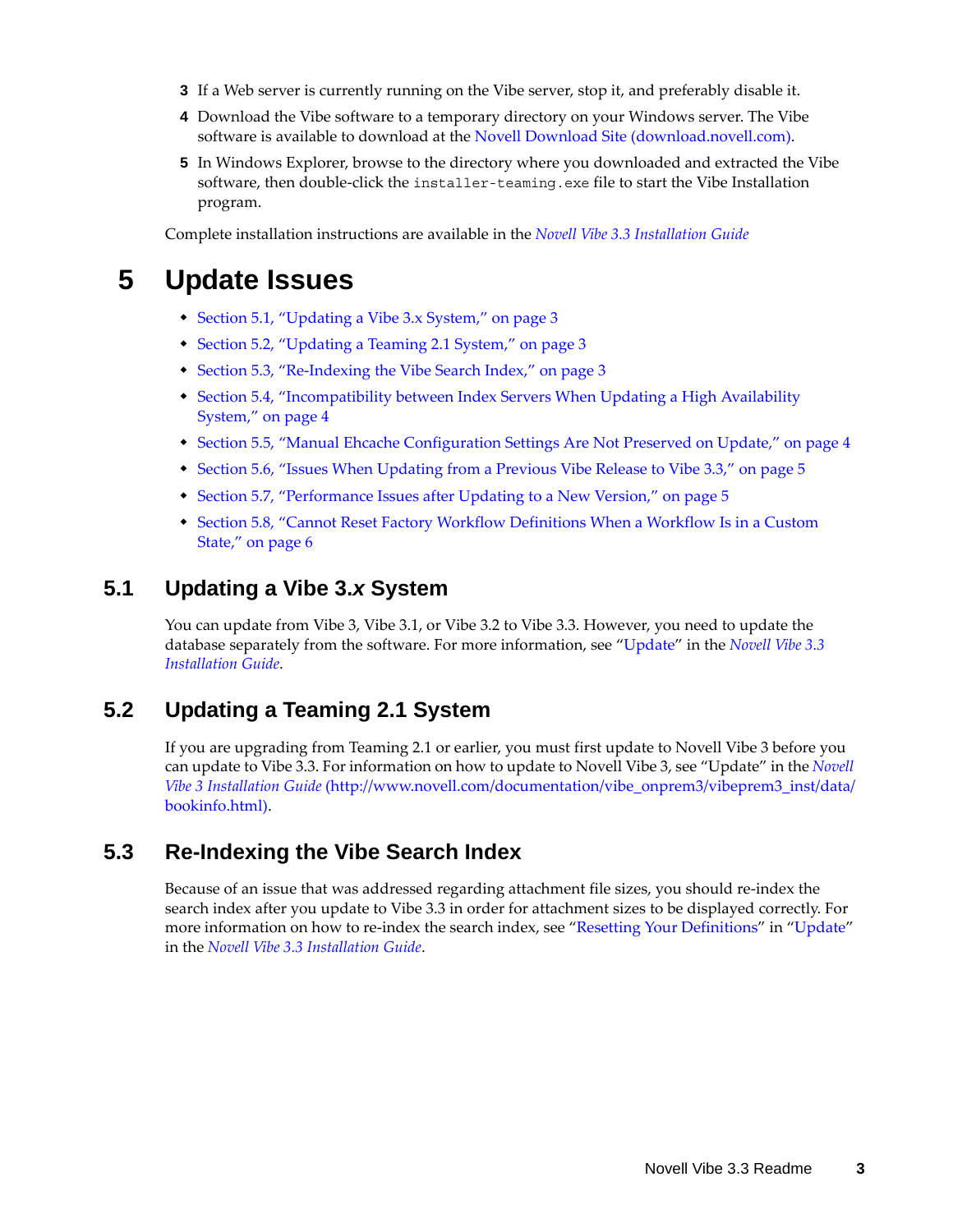## <span id="page-3-1"></span>**5.4 Incompatibility between Index Servers When Updating a High Availability System**

When you update your high availability Vibe system to Vibe 3 or later from an earlier version, any deferred log records that currently exist become incompatible with each other.

To ensure that no incompatibility issues arise with deferred update logs during the update to Vibe 3 or later, you must clear all deferred update logs prior to upgrading.

For information on how to clear deferred update logs, see "Performing Maintenance on a High Availability Lucene Index" in the *Novell Vibe 3.3 Administration Guide*.

## <span id="page-3-0"></span>**5.5 Manual Ehcache Configuration Settings Are Not Preserved on Update**

If you have done performance tuning for your Vibe cache, you might experience caching issues after you update from a previous release to Vibe 3 or later, if you have modified either of the following configuration files:

- ehcache-hibernate.xml (single-server Vibe environment)
- ehcache-hibernate-clustered.xml (clustered Vibe environment)

You encounter issues only if you have modified either of the above files, because these files are overwritten during the Vibe update.

The issues you experience differ depending on whether you have a single-server Vibe environment, or whether you have a clustered Vibe environment.

If you have modified the ehcache-hibernate.xml file in order to optimize the caching performance for your single Vibe server, you might notice a decrease in caching performance after you update Vibe.

If you have modified the ehcache-hibernate-clustered.xml file in order to configure your clustered environment, you might notice that items that are added to the Vibe site are not always visible, or other erratic behavior. This is because information is not being cached and synchronized correctly across the various Vibe servers.

To resolve caching issues after an update:

**1** Modify the ehcache-hibernate.xml file or the ehcache-hibernate-clustered.xml file to reflect the file's state before the Vibe update.

The files are located in the following directories:

```
Linux: /opt/novell/teaming/apache-tomcat/
                                    webapps/ssf/WEB-INF/classes/config
Windows: c:\Program Files\Novell\Teaming\apache-tomcat\
                                    webapps\ssf\WEB-INF\classes\config
```
To see what these files looked like before the Vibe update, you can look in the backup directories in the following locations: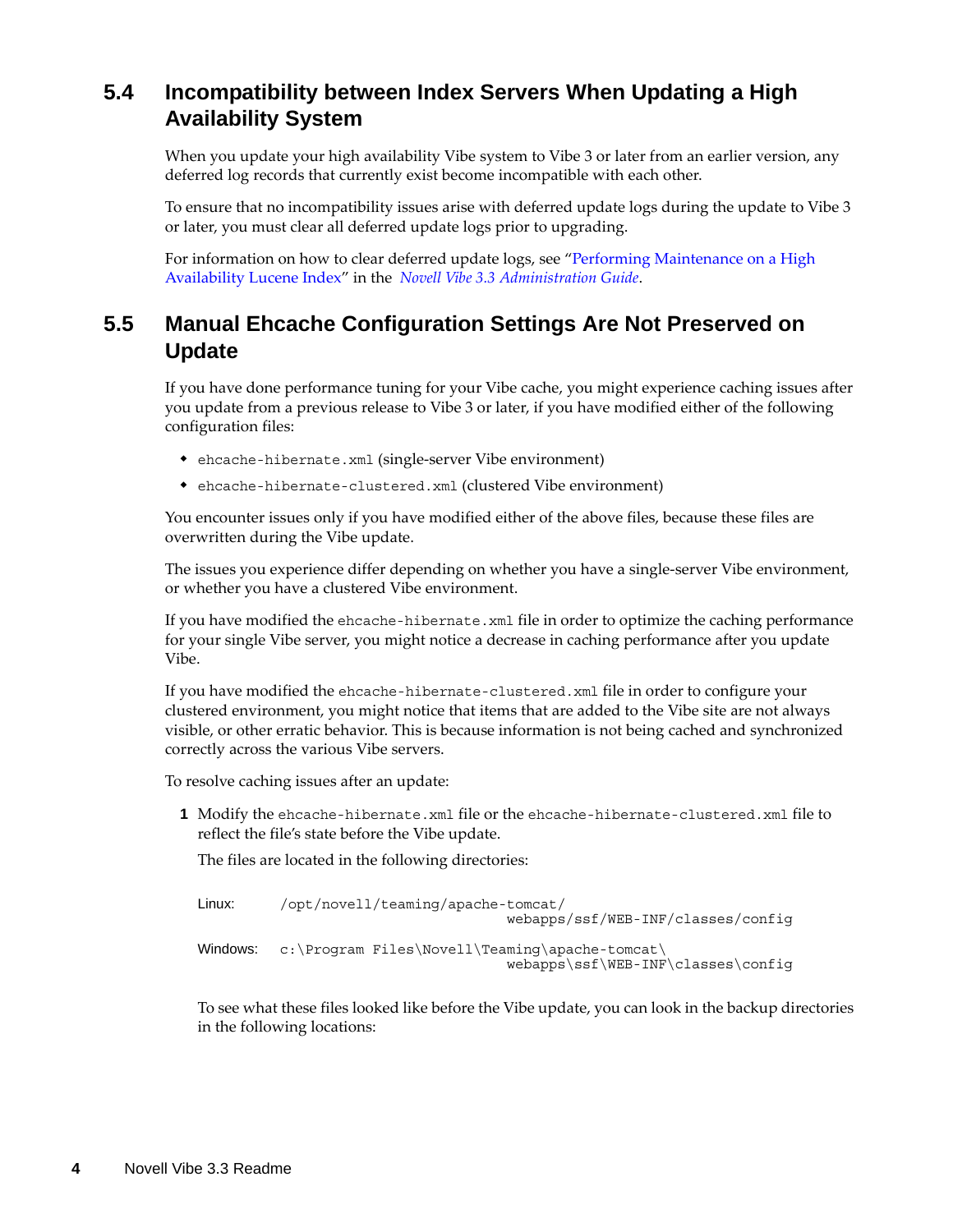```
Linux: /opt/novell/teaming/teaming-backup/
                                   ssf/WEB-INF/classes/config
Windows: c:\Program Files\Novell\Teaming\teaming-backup\
                                   ssf\WEB-INF\classes\config
```
**IMPORTANT**: Use these backup files only as a reference. Do not replace the entire ehcachehibernate.xml file or ehcache-hibernate-clustered.xml file with the files in the backup directory. The new files contain important new settings that must be retained. You must manually add any customizations that existed in your old files.

- **2** (Conditional) If you have a clustered Vibe environment and you need to modify the ehcachehibernate-clustered.xml file, ensure that the values for the hostName, multicastGroupAddress, and multicastGroupPort properties are correct in the new ehcache-hibernate-clustered.xml file.
- **3** Save any modifications that you made to the configuration files, then restart Vibe.

### <span id="page-4-0"></span>**5.6 Issues When Updating from a Previous Vibe Release to Vibe 3.3**

- [Section 5.6.1, "Resetting Definitions for the Vibe Site," on page 5](#page-4-2)
- [Section 5.6.2, "Re-Indexing the Vibe Search Index," on page 5](#page-4-3)

#### <span id="page-4-2"></span>**5.6.1 Resetting Definitions for the Vibe Site**

When you update to Vibe 3.3 from a previous version, you should reset the definitions for your Vibe site if you want your folder and workspace definitions to no longer include the Branding element. This element is no longer useful and could be potentially confusing to users. Branding a folder or workspace is now done as described in "Branding a Folder or Workspace" in the *Novell Vibe 3.3 Advanced User Guide*.

For information on how to reset definitions in Vibe, see "Resetting Your Definitions" in "Update" in the *Novell Vibe 3.3 Installation Guide*.

#### <span id="page-4-3"></span>**5.6.2 Re-Indexing the Vibe Search Index**

You should re-index the search index after you update to Vibe 3.3. For more information, see "Resetting Your Definitions" in "Update" in the *Novell Vibe 3.3 Installation Guide*.

#### <span id="page-4-1"></span>**5.7 Performance Issues after Updating to a New Version**

After updating your Vibe system to a new version, you experience performance issues when you first navigate the Vibe system. This is because Vibe needs to compile the JSPs after an update.

These performance issues do not persist on subsequent visits to the Vibe site.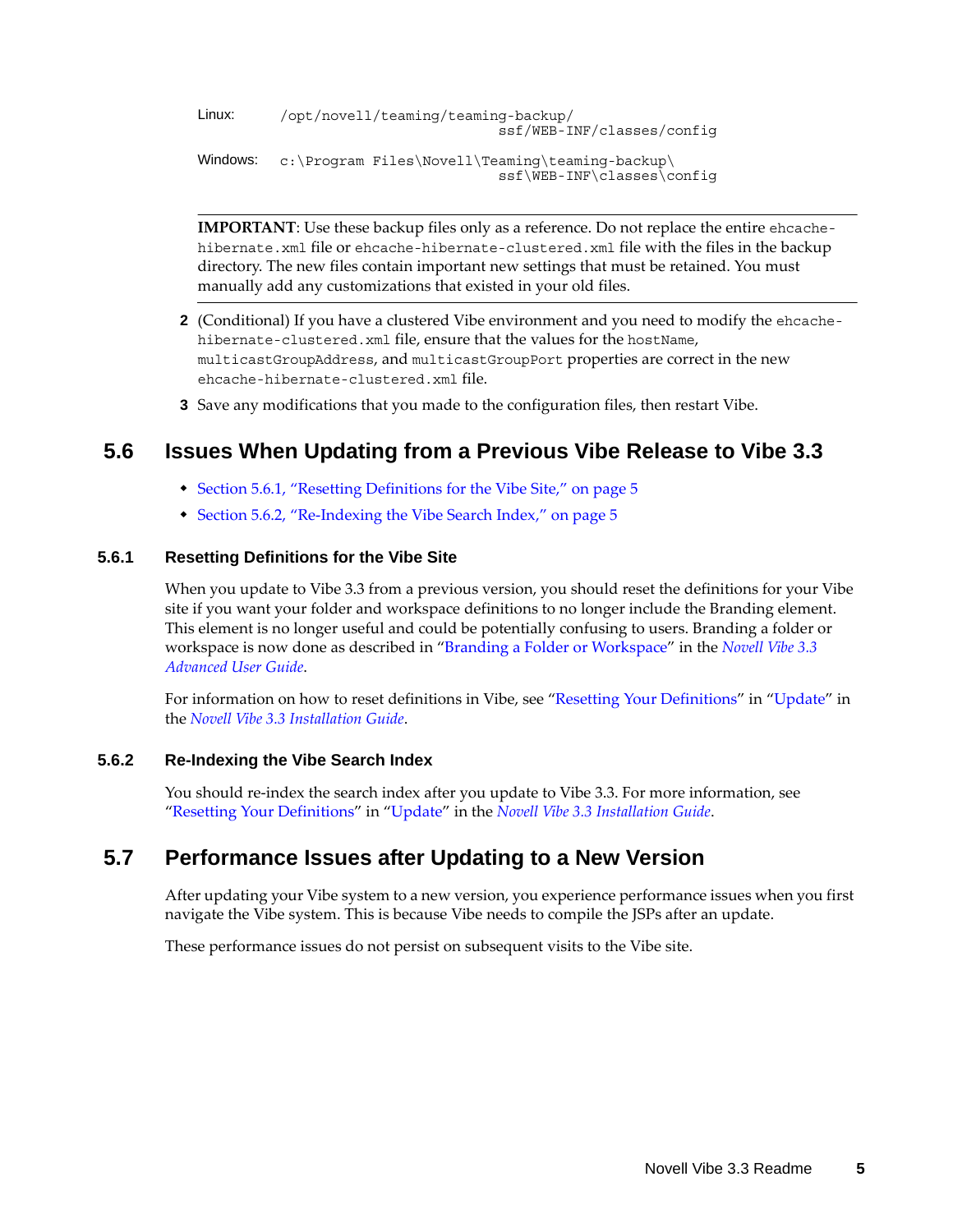## <span id="page-5-0"></span>**5.8 Cannot Reset Factory Workflow Definitions When a Workflow Is in a Custom State**

When you reset the workflow definitions to the factory default as described in "Resetting Your Definitions" in "Update" in the *Novell Vibe 3.3 Installation Guide*, you encounter a general error informing you to contact your system administrator if you have added a custom state to a factory workflow (such as the Task workflow) and there is currently an entry in the custom state.

If you are trying to reset multiple definitions simultaneously and the factory workflow fails to reset because of this issue, all definitions fail to reset.

## **6 Installation Issues**

- [Section 6.1, "The Vibe Server and the Lucene Server Must Use the Same JDK," on page 6](#page-5-1)
- [Section 6.2, "Character Restrictions in Usernames and Passwords," on page 6](#page-5-2)
- [Section 6.3, "Username Character Restrictions for LDAP Synchronization and Login," on page 7](#page-6-0)
- [Section 6.4, "Character Restrictions in the Software Installation Directory Name," on page 7](#page-6-2)
- [Section 6.5, "Character Restrictions in the File Repository Directory Name," on page 7](#page-6-3)
- [Section 6.6, "Default Database Name," on page 7](#page-6-1)
- [Section 6.7, "Restrictions on Applet Support," on page 8](#page-7-3)
- [Section 6.8, "Edit in Place Support for Mac Users," on page 8](#page-7-0)
- [Section 6.9, "NFS Support," on page 8](#page-7-1)
- [Section 6.10, "Firewall Issue on Windows Server 2008 R2," on page 8](#page-7-2)
- [Section 6.11, "JDK Dependency for SSL Connections to WebDAV Servers," on page 9](#page-8-0)
- \* [Section 6.12, "Updated Visual C++ Redistributable Package on Windows," on page 9](#page-8-1)
- [Section 6.13, "Compatibility with Access Manager," on page 9](#page-8-2)

#### <span id="page-5-1"></span>**6.1 The Vibe Server and the Lucene Server Must Use the Same JDK**

If Vibe and the Lucene Index are running on separate servers, you must use the same JDK for both servers. Using different JDKs results in undesired behavior, such as not being able to create calendar entries.

#### <span id="page-5-2"></span>**6.2 Character Restrictions in Usernames and Passwords**

Do not use extended characters or double-byte characters in Novell Vibe usernames and passwords. This includes usernames and passwords that are synchronized from an LDAP directory into Vibe.

This limitation is caused by the open source [Spring Security](http://static.springframework.org/spring-security/site) (http://static.springframework.org/ spring-security/site) that Vibe uses for authentication, in combination with the various authentication methods—both [basic authentication](http://en.wikipedia.org/wiki/Basic_access_authentication) (http://en.wikipedia.org/wiki/Basic\_access\_authentication) and [form-based authentication](http://en.wikipedia.org/wiki/Form_based_authentication) (http://en.wikipedia.org/wiki/Form\_based\_authentication)—used by single sign-on products such as Novell Authentication Manager, by Web services, and by WebDAV. Only ASCII characters are properly interpreted in all combinations.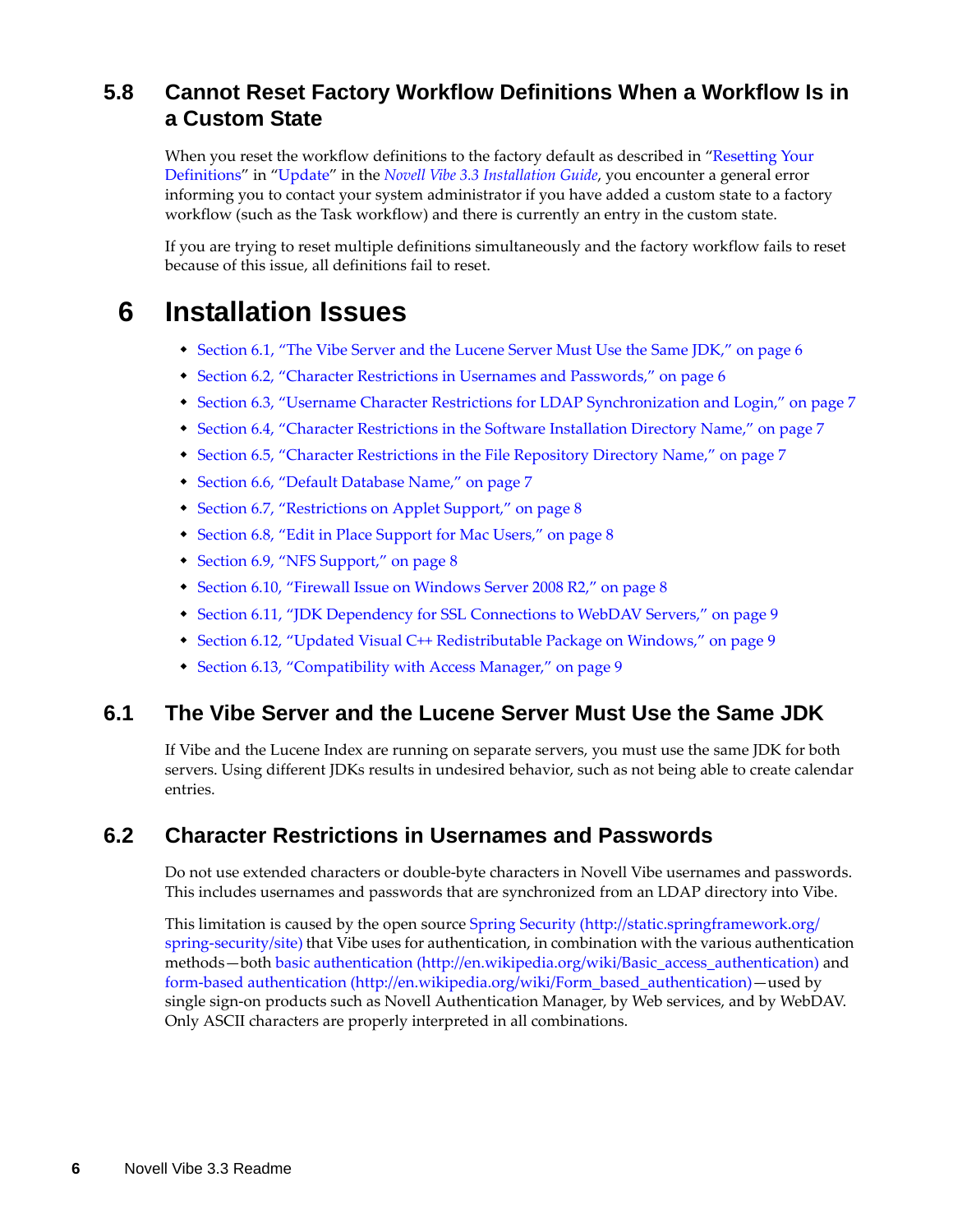## <span id="page-6-0"></span>**6.3 Username Character Restrictions for LDAP Synchronization and Login**

LDAP usernames that contain special characters  $( / \n\backslash^* ? \n\backslash^* > : | )$  cannot be used as Novell Vibe usernames. If your LDAP directory includes usernames with these characters, they synchronize to the Vibe site, but the associated users cannot log in.

These characters cannot be used in a Vibe username because a Vibe username becomes the user's workspace title, and the workspace title becomes an element of the hierarchical path that leads to the workspace. These characters are not legal characters in Linux and Windows pathnames.

## <span id="page-6-2"></span>**6.4 Character Restrictions in the Software Installation Directory Name**

Do not use extended characters or double-byte characters in the installation directory name for Novell Vibe. The default location for the Vibe software is:

```
Linux: /opt/novell/teaming
Windows: c:\Program Files\Novell\Teaming
```
## <span id="page-6-3"></span>**6.5 Character Restrictions in the File Repository Directory Name**

Do not use extended characters or double-byte characters in directory names in the path to the Novell Vibe file repository. The default location for the file repository root directory is:

Linux: /var/opt/novell/teaming Windows: c:\Novell\Teaming

The Oracle Outside In viewers that are used to render various file types into HTML for viewing in the Vibe site and for indexing do not handle directory names that include extended characters and double-byte characters.

### <span id="page-6-1"></span>**6.6 Default Database Name**

When you have the Novell Vibe installation program create the Vibe database for you, the database is given the name of sitescape. This database name is currently hard-coded into the database creation scripts used by the installation program. The name dates back to the name of the company that previously owned the Vibe software.

If you want the Vibe database to have a different name, you can edit the database creation script, then run the database creation script manually before you start the Vibe installation program. If you do this, you must also update the JDBC URL when you run the Vibe installation program. Prior to upgrading to a new version, the database update scripts also need to be modified.

**IMPORTANT**: Changing the Vibe database name is not recommended.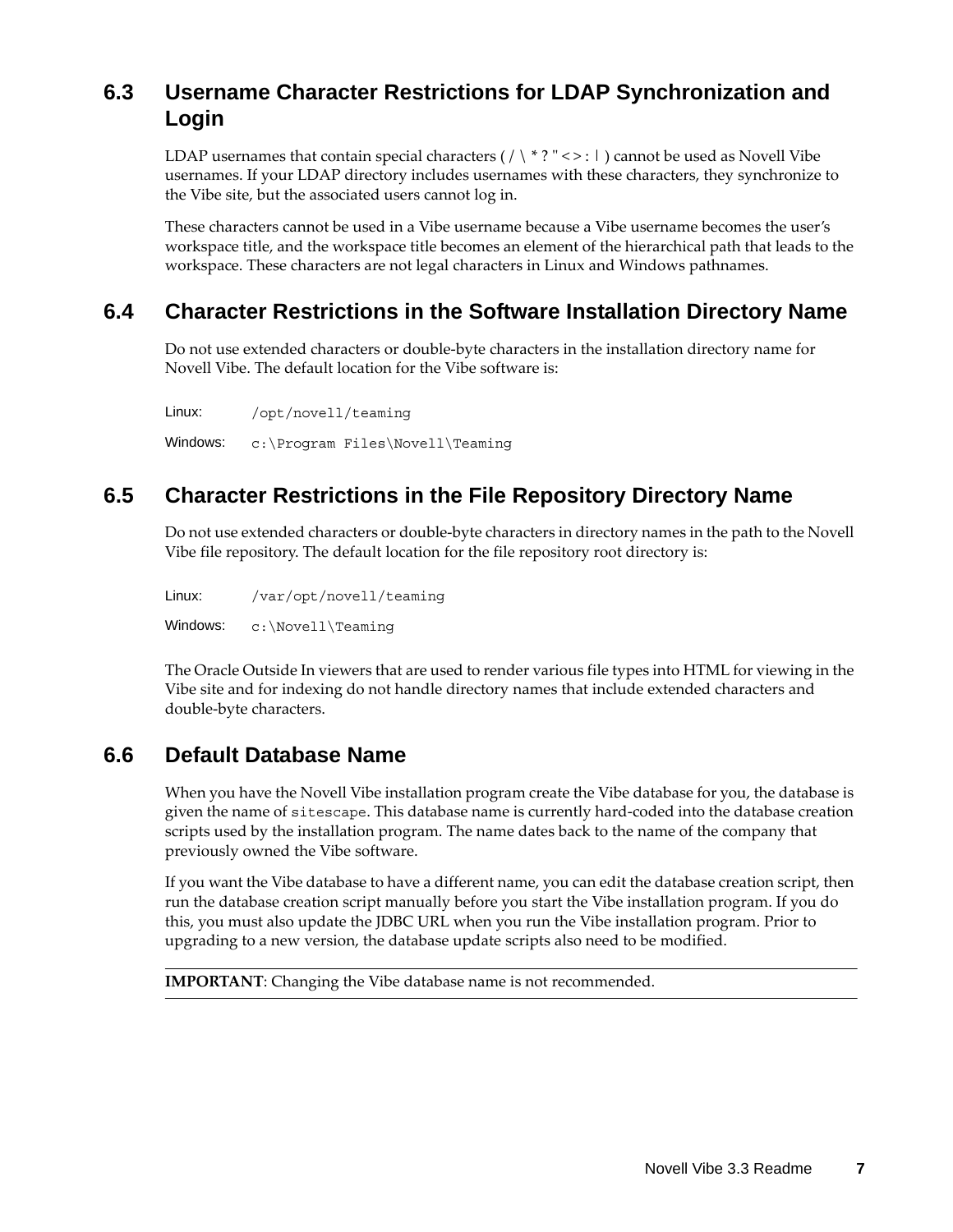## <span id="page-7-3"></span>**6.7 Restrictions on Applet Support**

Applets are not supported on 64-bit Firefox on a system with a Java Runtime Environment (JRE) earlier than 1.6.0\_12.

On a 64-bit operating system, updating to JRE 1.6.0.12 or later enables the applets to work.

For example, multi-file drag-and-drop from the desktop, file paste from the desktop, Edit in Place, and the graphical display in the workflow editor do not work where applets are not supported.

### <span id="page-7-0"></span>**6.8 Edit in Place Support for Mac Users**

For Mac users, Vibe looks for OpenOffice.org in the following directory on users' Mac workstations:

```
/Applications/OpenOffice.org.app
```
If your organization's standard location for OpenOffice.org is in a different location on users' workstations, you can reconfigure Vibe to look for OpenOffice.org in your preferred location.

**1** Change to the following directory:

```
Linux: /opt/novell/teaming/apache-tomcat-version/
                                    webapps/ssf/WEB-INF/classes/config
Windows: c:\Program Files\Novell\Teaming\apache-tomcat-version\
                                    webapps\ssf\WEB-INF\classes\config
```
- **2** Open the ssf.properties file in a text editor.
- **3** Locate the block of lines that start with:

edit.in.place.mac.editor

- **4** Copy that set of lines to the clipboard of your text editor.
- **5** Open the ssf-ext.properties file, which is located in the same directory as the ssf.properties file.
- **6** Paste the block of lines you copied at the end of the ssf-ext.properties file.
- **7** Edit the location of the OpenOffice.org software to reflect its location in your organization.
- **8** Save and close the ssf-ext.properties file.
- **9** Close the ssf.properties file without saving it.
- **10** Stop and restart Vibe to put the new software location into effect on your Vibe site.

#### <span id="page-7-1"></span>**6.9 NFS Support**

NFS file system mounts are supported for placing the Vibe file repository on a remote server from where Vibe is running. However, NFS file system mounts are not supported for placing the Lucene index on a remote server from where the Lucene Index Server is running.

#### <span id="page-7-2"></span>**6.10 Firewall Issue on Windows Server 2008 R2**

On Windows Server 2008 R2, the firewall is enabled by default and ports 80 and 443 are blocked. Vibe needs to use these ports, so Vibe needs to be an allowed program on your Windows server.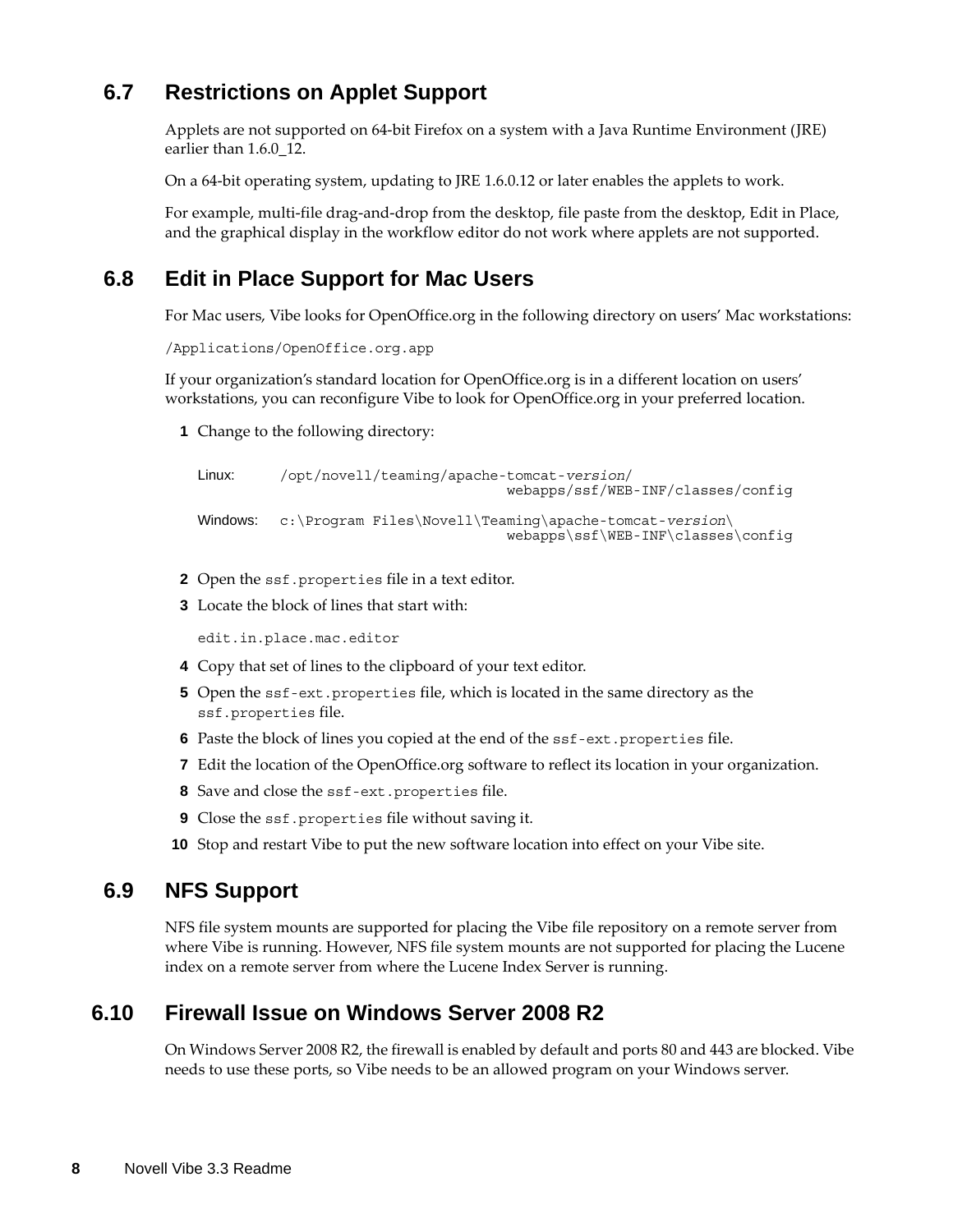To prepare your Windows Server 2008 R2 machine for use with Vibe:

- **1** In the Control Panel, double-click *Windows Firewall*.
- **2** Click *Allow a program through Windows Firewall*.
- <span id="page-8-3"></span>**3** Open the ports that Vibe needs to use through the firewall:
	- **3a** Click *Add Port*.
	- **3b** In the *Name* field, specify a descriptive name for the HTTP port that Vibe uses for nonsecure connections.
	- **3c** In the *Port* field, specify 80.
	- **3d** Click *OK*.
	- **3e** Repeat [Step 3a](#page-8-3) through [Step 3d](#page-8-4) for the secure HTTP port of 443.
- <span id="page-8-4"></span>**4** After defining the two ports, click *OK* in the Windows Firewall Settings dialog box to allow Vibe to communicate through the firewall on these ports.

#### <span id="page-8-0"></span>**6.11 JDK Dependency for SSL Connections to WebDAV Servers**

If you want to use an SSL connection between your Novell Vibe site and a WebDAV server, and if the WebDAV server has a self-signed certificate rather than a certificate provided by a certificate authority, you must use the Sun JDK. The existing Vibe functionality for handling self-signed certificates is not compatible with the way the IBM JDK handles self-signed certificates.

### <span id="page-8-1"></span>**6.12 Updated Visual C++ Redistributable Package on Windows**

Novell Vibe uses Oracle Outside In 8.3.5 viewer technology for displaying documents and images on the Vibe site and for indexing documents. This viewer technology relies on Support Pack 1 of the Microsoft Visual C++ 2005 Redistributable Package. If the Windows server where you install Vibe does not already have the latest version of the Visual C++ Redistributable Package installed, you must install it before your Vibe site can function properly. The required version of the Visual C++ Redistributable Package is available from:

- [Microsoft Visual C++ 2005 SP1 Redistributable Package \(x86\)](http://www.microsoft.com/downloads/details.aspx?familyid=200B2FD9-AE1A-4A14-984D-389C36F85647&displaylang=en) (http://www.microsoft.com/ downloads/details.aspx?familyid=200B2FD9-AE1A-4A14-984D-389C36F85647&displaylang=en)
- [Microsoft Visual C++ 2005 SP1 Redistributable Package \(x64\)](http://www.microsoft.com/downloads/details.aspx?familyid=EB4EBE2D-33C0-4A47-9DD4-B9A6D7BD44DA&displaylang=en) (http://www.microsoft.com/ downloads/details.aspx?familyid=EB4EBE2D-33C0-4A47-9DD4- B9A6D7BD44DA&displaylang=en)

For more information, see *New Dependency for Outside In 8.2.0 and Newer Versions, Windows Products Only* (Doc ID 468895.1) on the [Oracle Support Web site](http://www.oracle.com/support) (http://www.oracle.com/support). Oracle Support site login is required in order to access the support document.

#### <span id="page-8-2"></span>**6.13 Compatibility with Access Manager**

To successfully use Novell Vibe with Novell Access Manager, Access Manager 3.1 SP1 IR1 is required. This version is available on the [Novell Downloads Web site](http://download.novell.com) (http://download.novell.com).

## **7 Vibe Issues**

- [Section 7.1, "Do Not Delete System User Accounts," on page 10](#page-9-0)
- [Section 7.2, "Do Not Delete a Vibe Zone," on page 10](#page-9-1)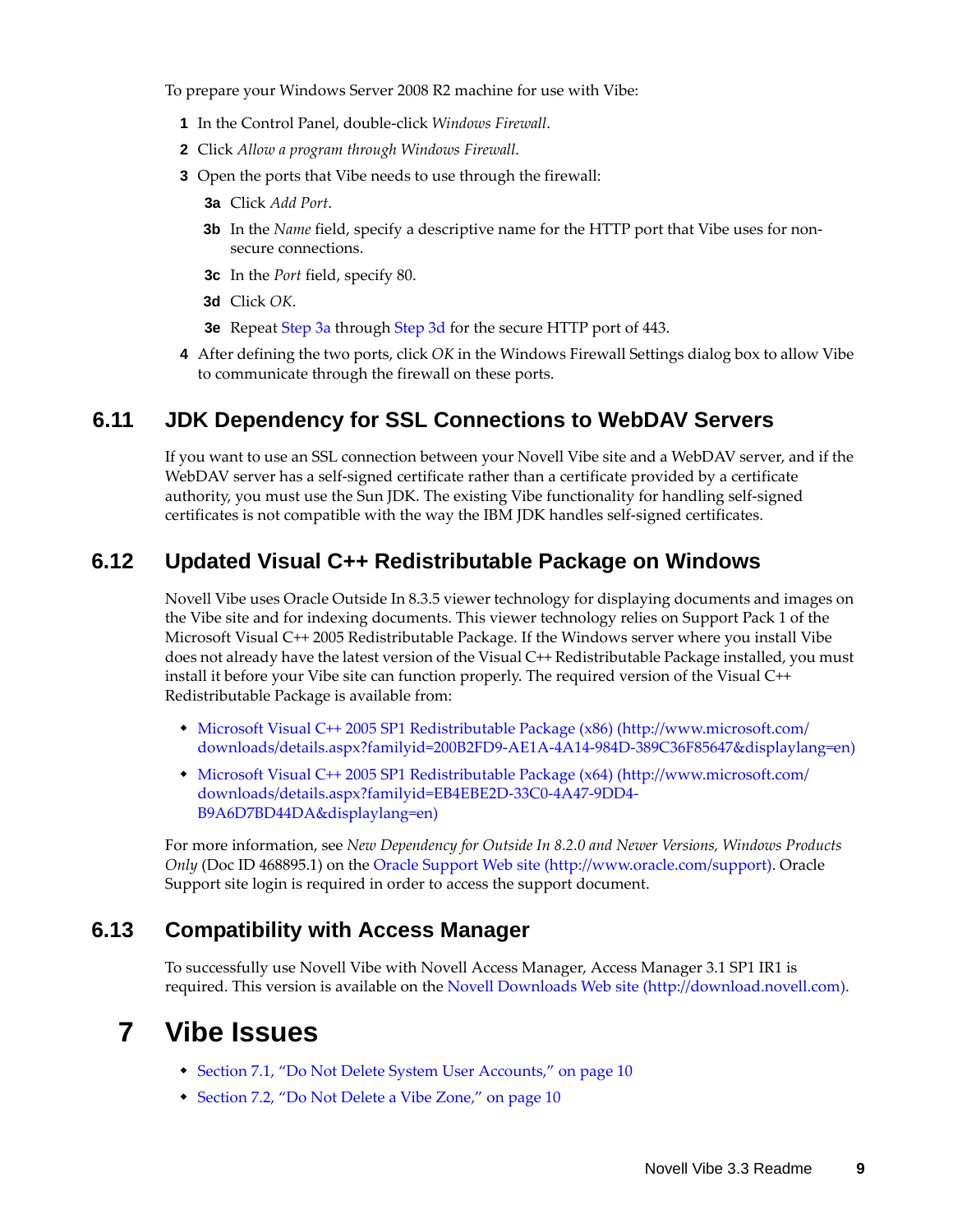- [Section 7.3, "Moving a Main Task Results in the Sub-Task Hierarchy to Be Lost," on page 11](#page-10-0)
- [Section 7.4, "Saving a Vibe Document with OpenOffice on Linux Creates Two File Versions," on](#page-10-1)  [page 11](#page-10-1)
- [Section 7.5, "Safari on Mac Does Not Allow RSS Feed Creation with the Add Bookmark Option,"](#page-10-2)  [on page 11](#page-10-2)
- [Section 7.6, "Adding Files with Drag and Drop Does Not Work on Mac," on page 11](#page-10-3)
- [Section 7.7, "LDAP Synchronization Issues," on page 11](#page-10-4)
- [Section 7.8, "Landing Page Issues," on page 12](#page-11-0)
- [Section 7.9, "Workspace Copy Limitation," on page 12](#page-11-1)
- [Section 7.10, "Export/Import Limitation," on page 13](#page-12-0)
- [Section 7.11, "File Deletion Issue with MySQL," on page 13](#page-12-1)
- [Section 7.12, "Password-Protected Files," on page 13](#page-12-2)
- [Section 7.13, "Mirrored Folder Issues," on page 13](#page-12-3)
- [Section 7.14, "Folder and Workspace Nesting Issue," on page 14](#page-13-0)
- [Section 7.15, "License Report Issues," on page 14](#page-13-2)
- [Section 7.16, "Date Attribute in Custom Entries and Views," on page 14](#page-13-1)
- [Section 7.17, "GroupWise Integration Issues," on page 14](#page-13-3)
- [Section 7.18, "Cannot Communicate with an External Outbound Mail System," on page 15](#page-14-0)
- [Section 7.19, "Vibe Tasks Are Displayed in Outlook as Calendar Events," on page 15](#page-14-1)
- [Section 7.20, "Firefox Limitation When Sending E-Mail," on page 15](#page-14-2)
- [Section 7.21, "WebDAV Issues," on page 16](#page-15-0)
- [Section 7.22, "Viewing a Vibe Folder through Windows Explorer Displays an Additional Folder](#page-17-0)  [on Windows XP," on page 18](#page-17-0)
- [Section 7.23, "Data Quota Issue with OpenOffice.org," on page 18](#page-17-1)
- [Section 7.24, "HTML Conversion Error on a Linux Server," on page 19](#page-18-0)
- [Section 7.25, "The User Profile Does Not Support Custom JSP Files," on page 19](#page-18-1)

#### <span id="page-9-0"></span>**7.1 Do Not Delete System User Accounts**

There are four system user accounts in Vibe. You should not delete any of these accounts, because doing so can cause issues with your Vibe system. The system accounts are: Admin, E-mail Posting Agent, Synchronization Agent, and Guest.

If you do need to delete any of these user accounts, first consult with Novell Support.

#### <span id="page-9-1"></span>**7.2 Do Not Delete a Vibe Zone**

If you have a Vibe zone that you no longer need, you should not delete it. Deleting zones in Vibe can cause significant issues with your Vibe site.

If you do need to delete a Vibe zone, first consult with Novell Support.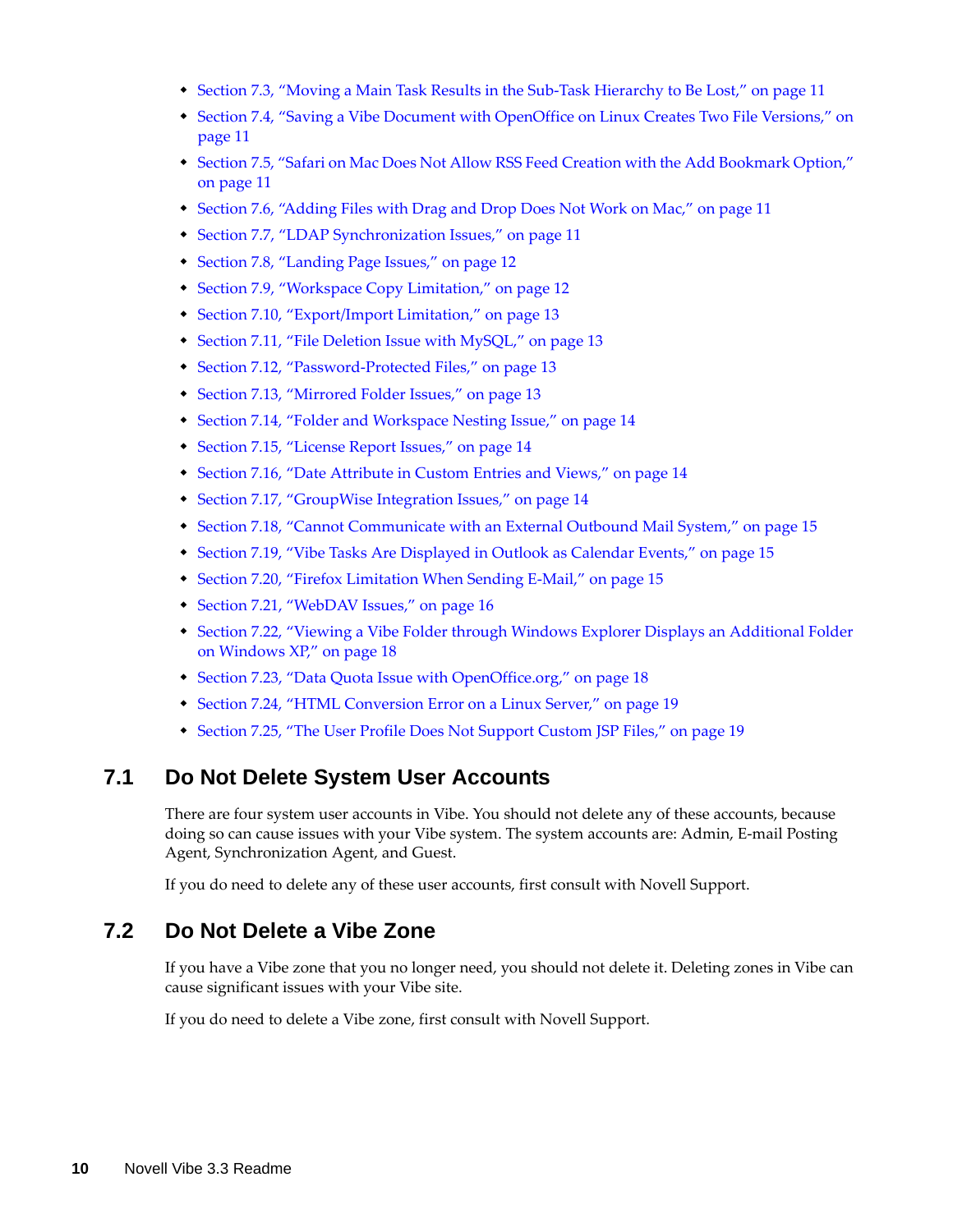### <span id="page-10-0"></span>**7.3 Moving a Main Task Results in the Sub-Task Hierarchy to Be Lost**

If you move a main (parent) task to another location on the Vibe site, all sub-tasks beneath that main task--even sub-tasks of sub-tasks (nested tasks)--all become main tasks within the original Tasks folder.

## <span id="page-10-1"></span>**7.4 Saving a Vibe Document with OpenOffice on Linux Creates Two File Versions**

When you edit a file in Vibe with OpenOffice on Linux, two new file versions are generated each time you save the file.

This issue is because of a bug in the way that OpenOffice communicates with WebDAV.

For more information about editing files in Vibe, see "Viewing Files in Read-Only Mode" in "Working with Folder Entries" in the *[Novell Vibe 3.3 User Guide](http://www.novell.com/documentation/vibe33/vibe33_user/data/bookinfo.html)* (http://www.novell.com/ documentation/vibe33/vibe33\_user/data/bookinfo.html).

### <span id="page-10-2"></span>**7.5 Safari on Mac Does Not Allow RSS Feed Creation with the Add Bookmark Option**

The *Add Bookmark* option that is available after you paste the RSS URL into the browser does not work when you use Safari on a Mac. Instead, you must use the *Bookmark* menu to create an RSS feed.

This is an issue with the way Safari deals with RSS feeds. It is not an issue with Vibe itself.

#### <span id="page-10-3"></span>**7.6 Adding Files with Drag and Drop Does Not Work on Mac**

Because of Java limitations on the Mac, you cannot drag and drop files to add files to a folder or to attach files to an entry as described in "Dragging and Dropping Files" in "Working with Folder Entries" in the *Novell Vibe 3.3 User Guide*.

You can use the Vibe applet that is used for drag and drop if you copy the file that you want to add and paste it into the applet. However, dragging the file onto the applet does not work.

#### <span id="page-10-4"></span>**7.7 LDAP Synchronization Issues**

- [Section 7.7.1, "Issues When Deleting Users through LDAP," on page 11](#page-10-5)
- [Section 7.7.2, "Issues with Initial Synchronization of Vibe Users," on page 12](#page-11-2)
- [Section 7.7.3, "Issues with Renaming and Moving Users in Your LDAP Directory," on page 12](#page-11-3)

#### <span id="page-10-5"></span>**7.7.1 Issues When Deleting Users through LDAP**

Novell recommends that you never select the option *Delete Users That Are Not in LDAP* when configuring your LDAP synchronization. This feature will either be enhanced or removed in future Vibe releases. User accounts that are deleted cannot be recovered. As a best practice, leave this LDAP option unchecked. Doing so disables users rather than deleting them.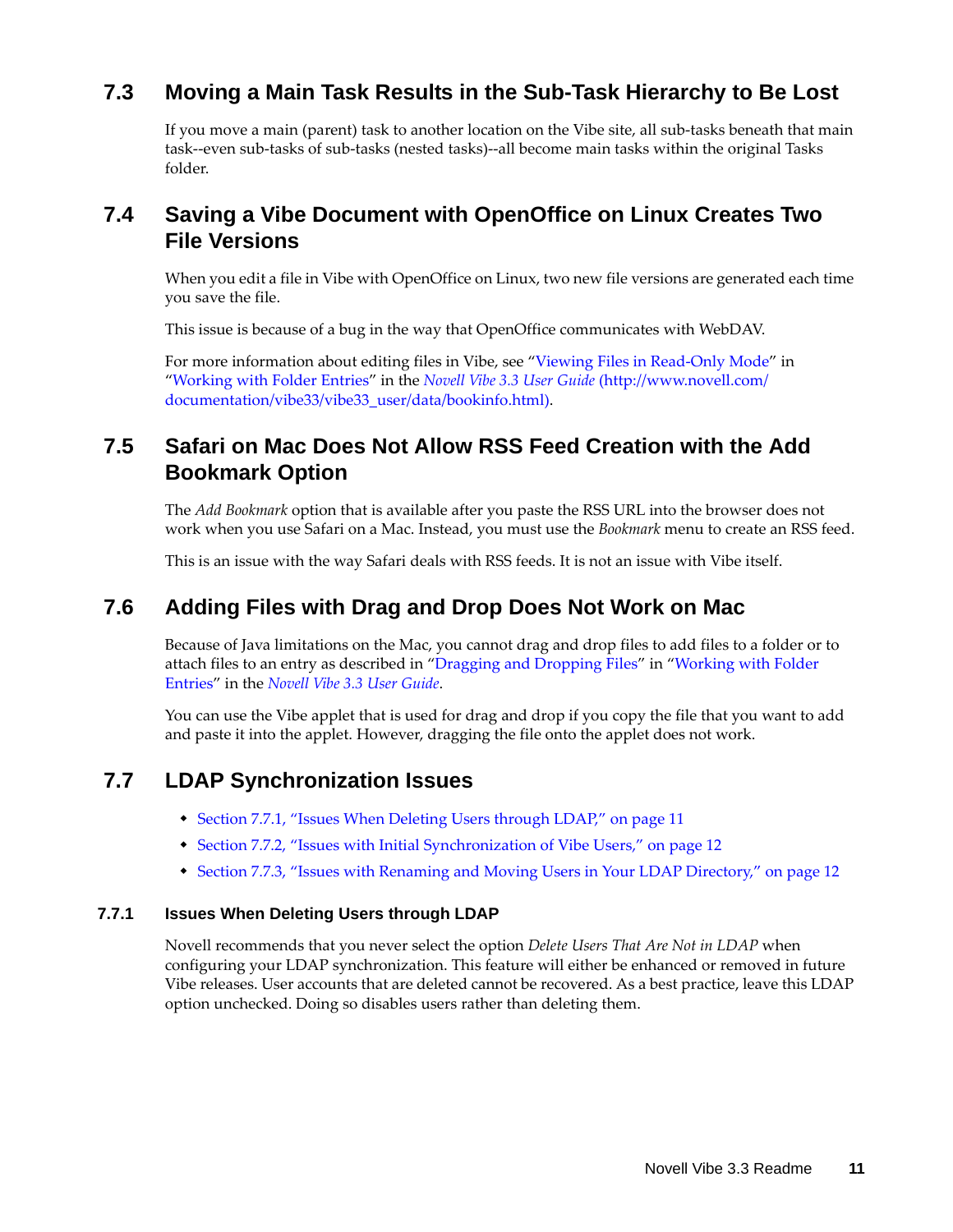#### <span id="page-11-2"></span>**7.7.2 Issues with Initial Synchronization of Vibe Users**

If you create Novell Vibe users by importing users from an LDAP directory, all users in the LDAP directory might not appear in Vibe if the value of the LDAP attribute that you are using to synchronize users is not unique. For example, if you are using the cn attribute to identify users and if you have multiple users with the same cn value, only the first instance of the duplicate username is synchronized into Vibe.

To resolve this issue, use an attribute whose value is always unique across all containers, such as emailAddress.

#### <span id="page-11-3"></span>**7.7.3 Issues with Renaming and Moving Users in Your LDAP Directory**

In order to rename or move users in your LDAP directory, ensure that you have specified a value for the setting *LDAP attribute that uniquely identifies a user or group*, as described in "LDAP Attribute to Identify a User or Group" in "Gathering Directory Services Information" in the *Novell Vibe 3.3 Installation Guide*. If a value is not specified for this setting, renaming or moving users in your LDAP directory might result in new users being created in Vibe.

#### <span id="page-11-0"></span>**7.8 Landing Page Issues**

- [Section 7.8.1, "Link \(URL\) Element on a Landing Page Does Not Work With Internet Explorer,"](#page-11-4)  [on page 12](#page-11-4)
- [Section 7.8.2, "Display Full Entry Option in the Enhanced View Element Can Display](#page-11-5)  [Incorrectly," on page 12](#page-11-5)

#### <span id="page-11-4"></span>**7.8.1 Link (URL) Element on a Landing Page Does Not Work With Internet Explorer**

When you create a link from a landing page with the Link (URL) element, the link is not activated on the landing page unless you select the *Open the URL in a new window* option when configuring the element.

For more information about how to add this element to your landing page, see "Adding Content to Your Landing Page" in the *Novell Vibe 3.3 Advanced User Guide*.

#### <span id="page-11-5"></span>**7.8.2 Display Full Entry Option in the Enhanced View Element Can Display Incorrectly**

In Vibe 3.3, the *Display Full Entry* option for the Enhanced View element was modified. If you added this option to a landing page in a previous release and you upgrade to Vibe 3.3, the option is automatically removed when you edit your landing page and then click *OK*. If you edit the landing page and then click *Cancel*, the element becomes unusable on the landing page.

#### <span id="page-11-1"></span>**7.9 Workspace Copy Limitation**

When you copy a workspace, the custom form and workflow definitions in that workspace are not transferred to the copy of the workspace. You can work around this limitation by moving the definitions to a higher level in the workspace tree.

- **1** Navigate to the folder in the original workspace where the definitions are located.
- **2** On the Workspace toolbar, click *Manage > Form and View Designers*.
- **3** Expand the Form and View Designers tree, then click the definition that you want to move.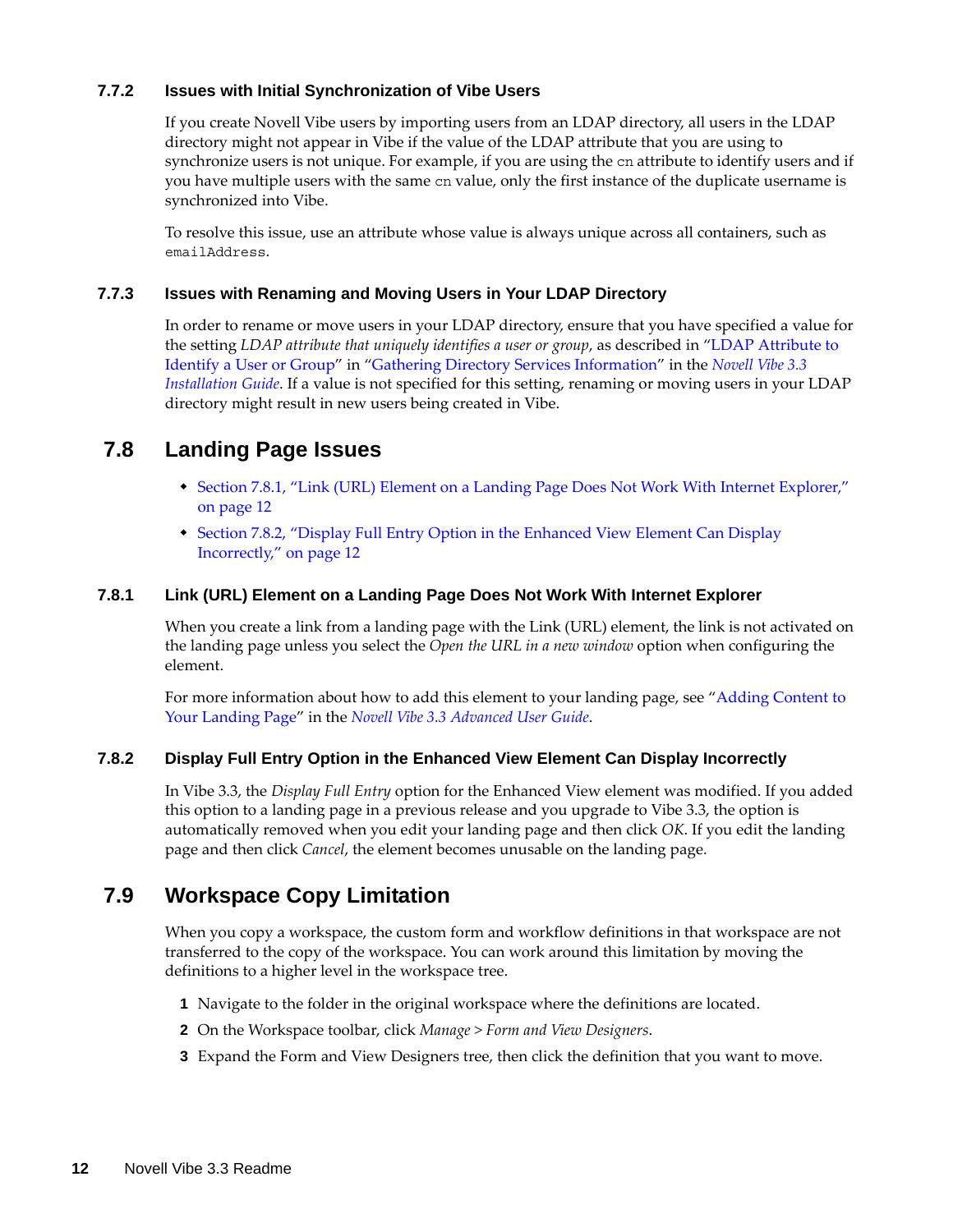**4** In the Definition Properties box, click *Move This Definition* to display the workspace and folder tree for your Vibe site, then expand the tree as needed to display an appropriate destination for the definition.

To make the definition available in the copy of the original workspace, move the definition to a location in the tree that is above both the original workspace and the copy of the workspace.

To make the definition available globally on your Vibe site, move it to the root of the workspace and folder tree.

- **5** To move the definition, select the destination, then click *OK*.
- **6** Click *Close* twice to return to the main Vibe page.
- **7** Verify that the definition is now available in the copy of the workspace.
- **8** Repeat this procedure for each definition that needs to be available in the copied workspace.

#### <span id="page-12-0"></span>**7.10 Export/Import Limitation**

When an exported workspace, folder, or entry has a link to something that isn't included in the export file, the link doesn't work correctly when it is imported to a different Vibe system.

#### <span id="page-12-1"></span>**7.11 File Deletion Issue with MySQL**

If you are using MySQL, you might see the following error when you upload files and then delete them:

```
class org.hibernate.exception.GenericJDBCException
Cannot release connection
```
This is related to a [MySQL defect](http://bugs.mysql.com/bug.php?id=45357) (http://bugs.mysql.com/bug.php?id=45357). To resolve the problem, update MySQL to version [5.1.40 or later](http://dev.mysql.com/downloads/mysql) (http://dev.mysql.com/downloads/mysql).

#### <span id="page-12-2"></span>**7.12 Password-Protected Files**

Files that have been password-protected in the application where they were created cannot be viewed on the Novell Vibe site. This is working as designed.

#### <span id="page-12-3"></span>**7.13 Mirrored Folder Issues**

- [Section 7.13.1, "Mirrored Folder Structure Limitation," on page 13](#page-12-4)
- [Section 7.13.2, "Mirrored Folder Versioning Limitation," on page 13](#page-12-5)

#### <span id="page-12-4"></span>**7.13.1 Mirrored Folder Structure Limitation**

You cannot use the Novell Vibe Move This Folder feature to move one Mirrored File folder inside of another Mirrored File folder.

#### <span id="page-12-5"></span>**7.13.2 Mirrored Folder Versioning Limitation**

If you edit a file in a mirrored folder and then check the version history, you see only the latest version of the file and only the latest version of the file is available for editing from the mirrored location. This is working as designed. Document versioning is not currently available in mirrored folders.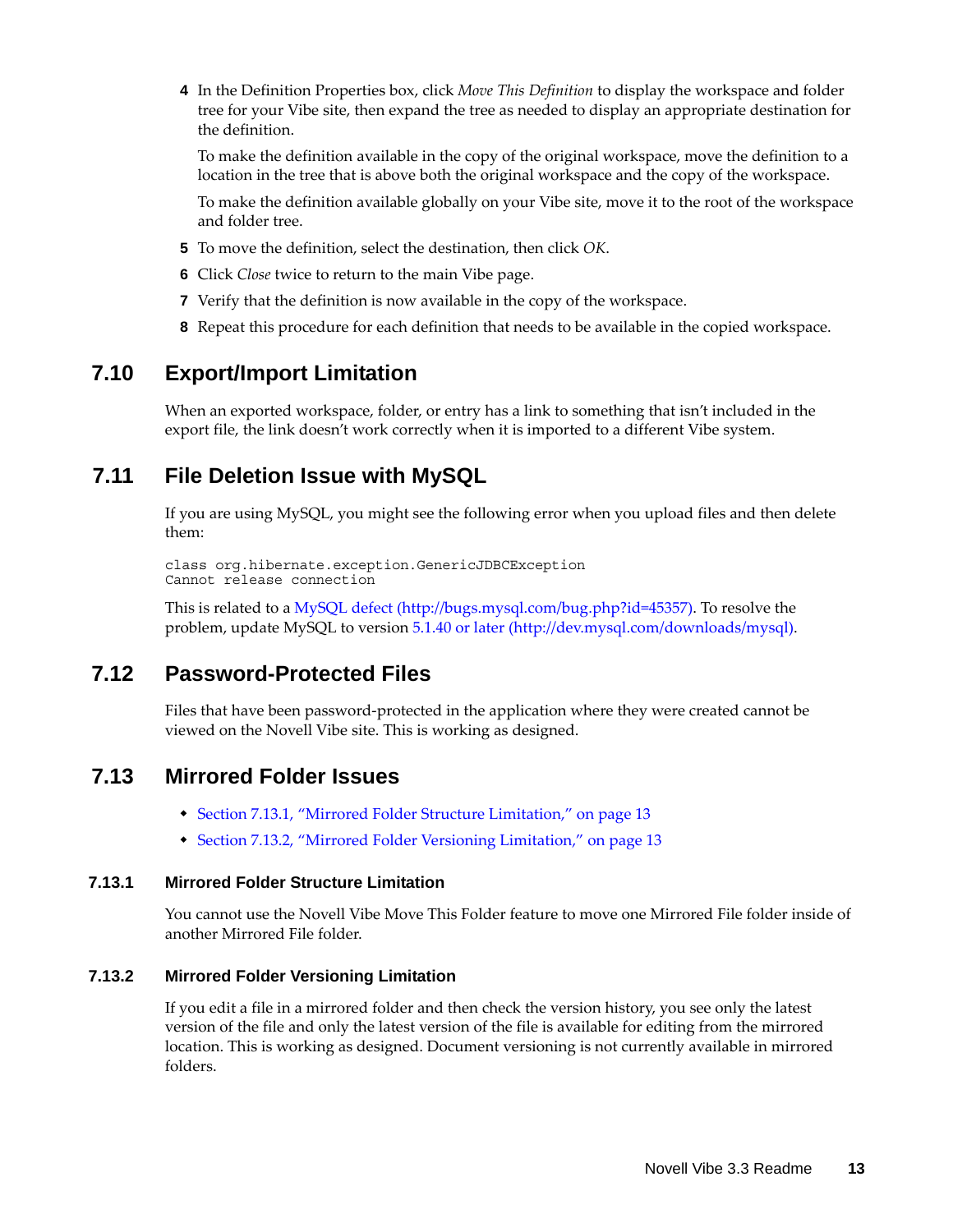## <span id="page-13-0"></span>**7.14 Folder and Workspace Nesting Issue**

Because of database restrictions, the maximum number of nested folders and workspaces that Vibe allows is 45. For example, you can create a folder within a folder, then create a folder within that folder, and so forth, until the folder structure is 45 levels deep. You cannot exceed 45 levels in the folder structure.

### <span id="page-13-2"></span>**7.15 License Report Issues**

You can view current Novell Vibe license usage by clicking the *Administration* icon, then under *Reports*, clicking *License Report*. The License Report currently counts Administrator, Guest, and three internal users (emailPostingAgent, jobProcessingAgent, and synchronizationAgent) as local users. The Administrator counts as an active user, but the other four local users do not count against your Vibe license usage.

### <span id="page-13-1"></span>**7.16 Date Attribute in Custom Entries and Views**

If you use the Date attribute in a custom entry or view, users in different time zones might see a different date than you see.

Novell Vibe stores the date as midnight on the selected date in the Vibe user's time zone in GMT. For example, January 13, 2010 in the Mountain time zone is stored as GMT-7:00 (20100113T0700). No problem appears for people in the same time zone. However, for people in a different time zone, Mountain time zone midnight could be a different day in their time zone. This discrepancy will be resolved in an upcoming release.

#### <span id="page-13-3"></span>**7.17 GroupWise Integration Issues**

- [Section 7.17.1, "Drag and Drop from a GroupWise Message," on page 14](#page-13-4)
- [Section 7.17.2, "Cannot Access the Vibe Site from the GroupWise Windows Client," on page 14](#page-13-5)

#### <span id="page-13-4"></span>**7.17.1 Drag and Drop from a GroupWise Message**

In the GroupWise client, you cannot drag a file that is attached to a GroupWise message and drop it successfully into the Novell Vibe drag-and-drop window that opens when you click *Add file to folder* on the Folder Entry toolbar. Save the attachment first, then drag and drop the saved file into the dragand-drop window.

#### <span id="page-13-5"></span>**7.17.2 Cannot Access the Vibe Site from the GroupWise Windows Client**

In order to access a Novell Vibe site from the GroupWise Windows client, the time setting on the GroupWise user's workstation must match the time setting on the Vibe server within five minutes. If there is a discrepancy of more than five minutes, the GroupWise client's attempt to contact the Vibe site times out. If possible, reset the time of the server or the workstation to the correct and matching time.

If the time difference is a necessary part of your system configuration, you can change the timeout setting for Web services such as GroupWise that authenticate to the Vibe site through [WS-Security](http://en.wikipedia.org/wiki/Web_Services_Security)  (http://en.wikipedia.org/wiki/Web\_Services\_Security).

**1** Make a backup copy of the following file:

```
teaming_directory/webapps/ssf/WEB-INF/server-config.wsdd
```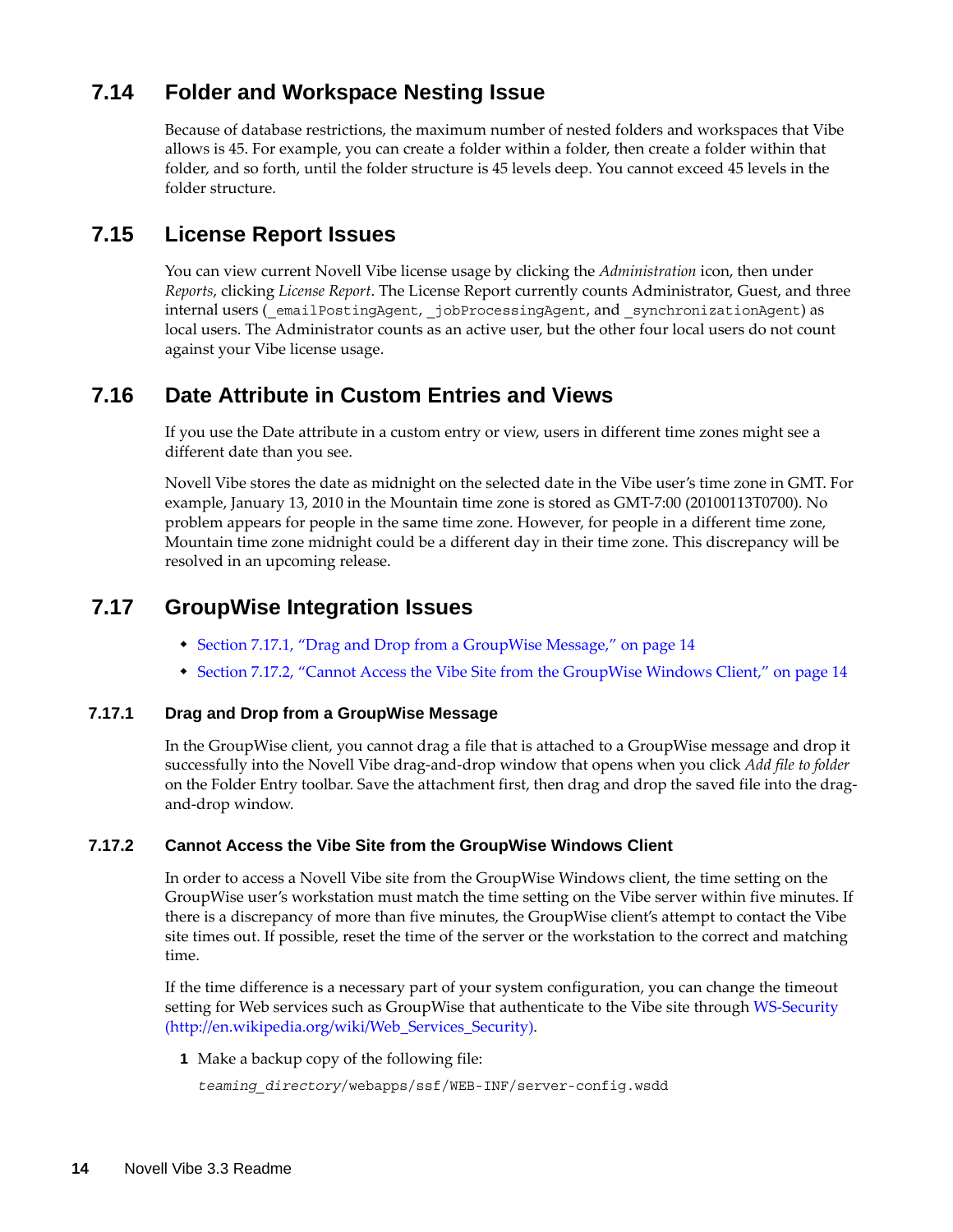- **2** Open the server-config.wsdd file in a text editor.
- <span id="page-14-3"></span>**3** Search for the following section:

```
<handler type="java:org.apache.ws.axis.security.WSDoAllReceiver">
<parameter name="passwordCallbackClass"
value="org.kablink.teaming.remoting.ws.security.PWCallback"/>
<parameter name="action" value="UsernameToken Timestamp"/>
</handler>
```
<span id="page-14-4"></span>**4** Insert a timeToLive parameter with large timeout value (for example, 86400 for 24 hours).

```
<handler type="java:org.apache.ws.axis.security.WSDoAllReceiver">
<parameter name="passwordCallbackClass"
value="org.kablink.teaming.remoting.ws.security.PWCallback"/>
<parameter name="action" value="UsernameToken Timestamp"/>
<parameter name="timeToLive" value="86400"/>
</handler>
```
- **5** Repeat [Step 3](#page-14-3) and [Step 4](#page-14-4) for the second instance of the section in the server-config.wsdd file.
- **6** Save the server-config.wsdd file, then restart the server.

This configuration change affects all client applications that authenticate to the server through WS-Security, not just GroupWise.

### <span id="page-14-0"></span>**7.18 Cannot Communicate with an External Outbound Mail System**

If you cannot get your Vibe site to communicate with an external outbound mail system (such as Novell GroupWise), you might need to configure the Vibe outbound e-mail server with TLS over SMTP. If your e-mail application requires this type of configuration, you can configure Vibe with TLS over SMTP by using STARTTLS, as described in "Configuring Outbound E-Mail with TLS over SMTP" in "Managing E-Mail Configuration" in the *Novell Vibe 3.3 Administration Guide*.

### <span id="page-14-1"></span>**7.19 Vibe Tasks Are Displayed in Outlook as Calendar Events**

When Vibe sends tasks to Outlook via an iCal attachment, the tasks appear as calendar events rather than as task items.

This is because of an issue with the way Outlook handles iCal events.

For more information about how Vibe uses iCal attachments to send calendar events and task items, see "Synchronizing Tasks and Calendars to a Desktop Application" in the *Novell Vibe 3.3 Advanced User Guide*.

#### <span id="page-14-2"></span>**7.20 Firefox Limitation When Sending E-Mail**

If you send an e-mail message from the Novell Vibe site, and you have a typographical error or invalid recipient in the *Add E-Mail Addresses* field, an error displays, along with a *Return to Previous Page* button. In Firefox, you return to the Send E-Mail page, but the message content is lost. In Internet Explorer, the message content is retained.

When you use Firefox to send e-mail from the Vibe site, select Vibe users as recipients whenever possible, or copy recipient e-mail addresses to avoid typographical errors in the *Add E-Mail Addresses* field.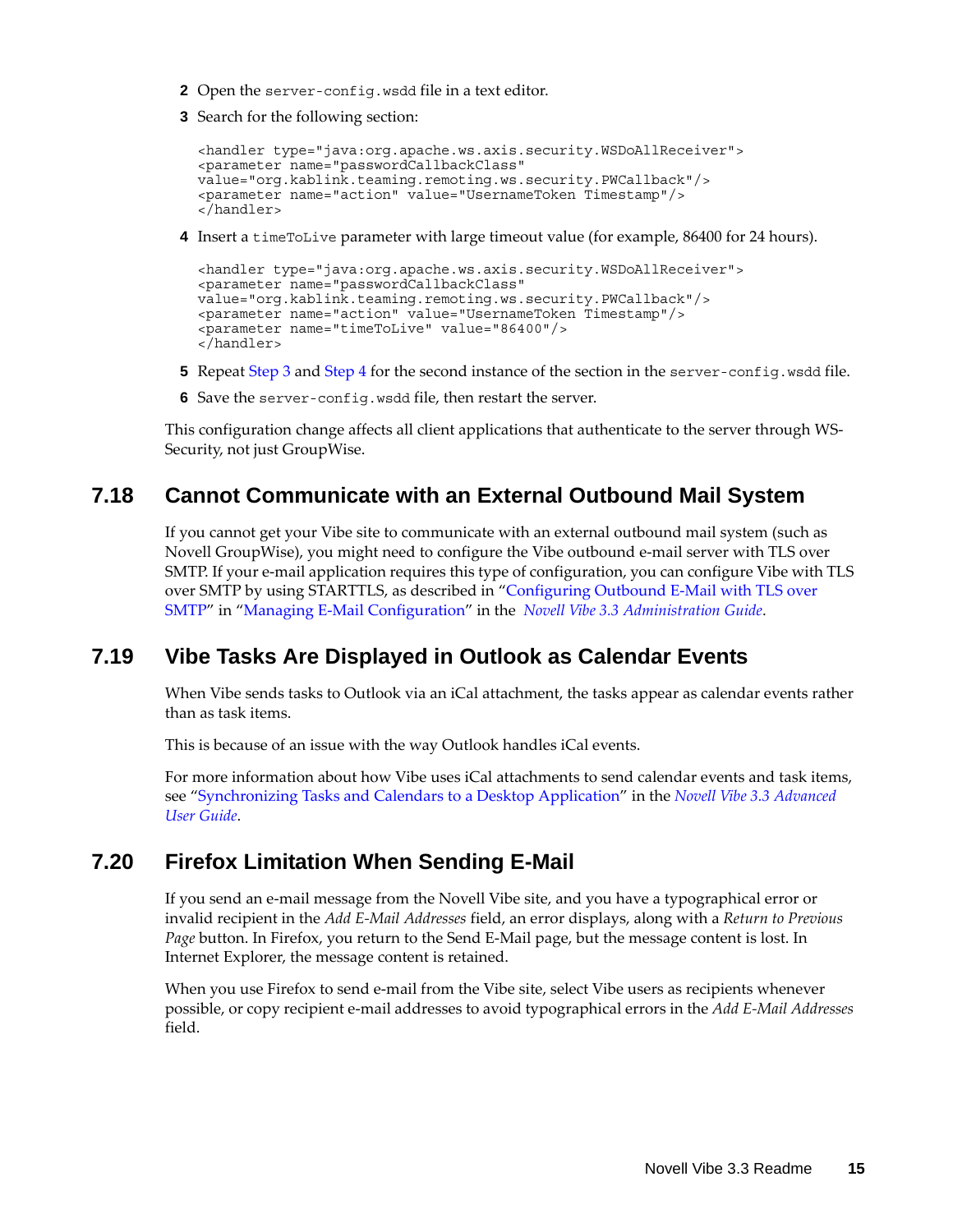#### <span id="page-15-0"></span>**7.21 WebDAV Issues**

- [Section 7.21.1, "File Rename Issue When Using WebDAV," on page 16](#page-15-3)
- [Section 7.21.2, "Windows Update for WebDAV Functionality for Windows Vista and Windows](#page-15-1)  [XP," on page 16](#page-15-1)
- [Section 7.21.3, "WebDAV/Edit in Place Issues with Microsoft Windows Vista and Microsoft](#page-15-2)  [Office," on page 16](#page-15-2)
- [Section 7.21.4, "WebDAV/Edit in Place Issue on Windows 7," on page 17](#page-16-0)
- [Section 7.21.5, "WebDAV URL Issue on Windows Vista and Windows 7," on page 17](#page-16-1)
- [Section 7.21.6, "WebDAV Limitations on Mac," on page 17](#page-16-2)

#### <span id="page-15-3"></span>**7.21.1 File Rename Issue When Using WebDAV**

Renaming a Vibe file through a WebDAV client renames the attachment file only. It does not rename the title of the Vibe folder entry that the file is associated with.

This is because of the capability recently added to Vibe that allows you to specify any title of your choosing when creating a File entry, regardless of the filename of the associated file. Historically, the title for all File entries was the same as the filename of the associated file.

#### <span id="page-15-1"></span>**7.21.2 Windows Update for WebDAV Functionality for Windows Vista and Windows XP**

**IMPORTANT**: Install this update only on Windows Vista and Windows XP. Do not install this update on Windows 7.

In order to use the Novell Vibe Edit in Place feature in your browser on Windows Vista and Windows XP, you must install the following Windows WebDAV update:

[Software Update for Web Folders \(KB907306\)](http://www.microsoft.com/downloads/details.aspx?familyid=17C36612-632E-4C04-9382-987622ED1D64&displaylang=en) (http://www.microsoft.com/downloads/ details.aspx?familyid=17C36612-632E-4C04-9382-987622ED1D64&displaylang=en).

This Windows update enables OpenOffice.org and Microsoft Office to interact correctly with the Vibe Edit in Place feature.

#### <span id="page-15-2"></span>**7.21.3 WebDAV/Edit in Place Issues with Microsoft Windows Vista and Microsoft Office**

Microsoft Windows Vista has some issues with WebDAV access that affect all WebDAV interactions. In addition, a Vista-specific issue with applets can prevent the Novell Vibe Edit in Place feature from working properly. Be sure you are running the latest version of Vista. Be sure you have installed the Windows WebDAV update described in [Section 7.21.2, "Windows Update for WebDAV Functionality](#page-15-1)  [for Windows Vista and Windows XP," on page 16.](#page-15-1)

Windows Vista users who are using Internet Explorer might see a Java warning when they try to use Edit in Place. (Firefox users do not see this error.)

To configure Internet Explorer to support the Vibe Edit in Place feature:

- **1** In Internet Explorer, click *Tools > Internet Options*.
- **2** Click *Security*, select *Trusted Sites*, then click *Sites*.
- **3** In the *Add this website to the zone* field, specify the URL of your Vibe server, then click *Add*.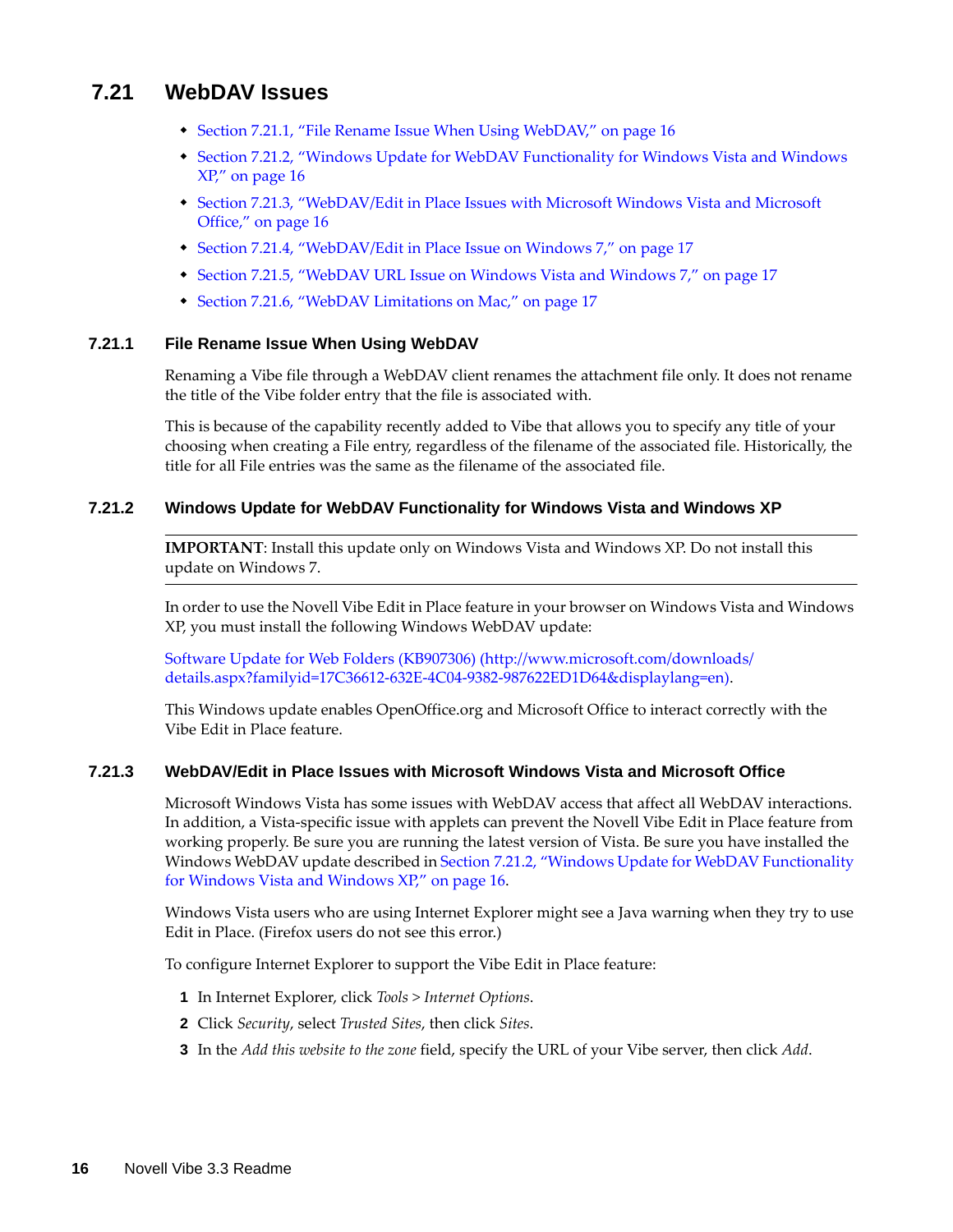- **4** Select or deselect *Require server verification (https:) for all sites in this zone* as appropriate for your Vibe server.
- **5** Click *Close*, then click *OK* to save the security settings.

To configure Windows Vista to support the Vibe Edit in Place feature in Microsoft Office, you must add new keys to the Windows registry for each Microsoft Office application.

- **1** In Windows Explorer, navigate to Program Files/Microsoft Office/Office12.
- **2** Scroll down to each Microsoft Office .exe in turn:

```
excel.exe
powerpnt.exe
winword.exe
...
```
- **3** Right-click each executable, then click *Properties*.
- **4** Click *Compatibility*.
- **5** Select *Run this program in compatibility mode for*, then select *Windows XP (Service Pack 2)* from the drop-down list.
- **6** Reboot the computer.

You should now be able to use the Vibe Edit in Place feature with Microsoft Office files.

**NOTE**: Although these steps enable Edit in Place for Vibe, they do not fix Vista's inability to attach via WebDAV in Vibe.

For additional information on applets, view the following Sun bulletins:

- [Bug 6440902](http://bugs.sun.com/bugdatabase/view_bug.do?bug_id=6440902) (http://bugs.sun.com/bugdatabase/view\_bug.do?bug\_id=6440902)
- [Bug 6432317](http://bugs.sun.com/bugdatabase/view_bug.do?bug_id=6432317) (http://bugs.sun.com/bugdatabase/view\_bug.do?bug\_id=6432317)

#### <span id="page-16-0"></span>**7.21.4 WebDAV/Edit in Place Issue on Windows 7**

If you use the Novell Vibe Edit in Place feature to edit a Word document using Office 2007 or Office 2010 on a Windows 7 workstation, Word requests a location to save the edited file rather than saving it back to the Vibe site. Depending on whether you want to run Vibe with a secure (HTTPS) or nonsecure (HTTP) connection, this affects how you need to configure Vibe. For more information, see "Editing Files with Edit-in-Place Functionality" in "Configuring Vibe to Support WebDAV on Windows 7" in the *Novell Vibe 3.3 Administration Guide*.

#### <span id="page-16-1"></span>**7.21.5 WebDAV URL Issue on Windows Vista and Windows 7**

If you copy the WebDAV URL associated with a Novell Vibe folder and try to use the Add Network Location feature, Windows Vista and Windows 7 might not be able to map the drive. Instead, you should always use the Map Network Drive feature when using Vibe on Windows Vista and Windows 7.

#### <span id="page-16-2"></span>**7.21.6 WebDAV Limitations on Mac**

When you use WebDAV functionality in a Mac environment, you encounter various limitations.

- [Section 7.21.6.1, "Limitations When Editing Files on Mac through WebDAV," on page 18](#page-17-2)
- [Section 7.21.6.2, "Limitations When Viewing a Vibe Folder on Mac through WebDAV," on](#page-17-3)  [page 18](#page-17-3)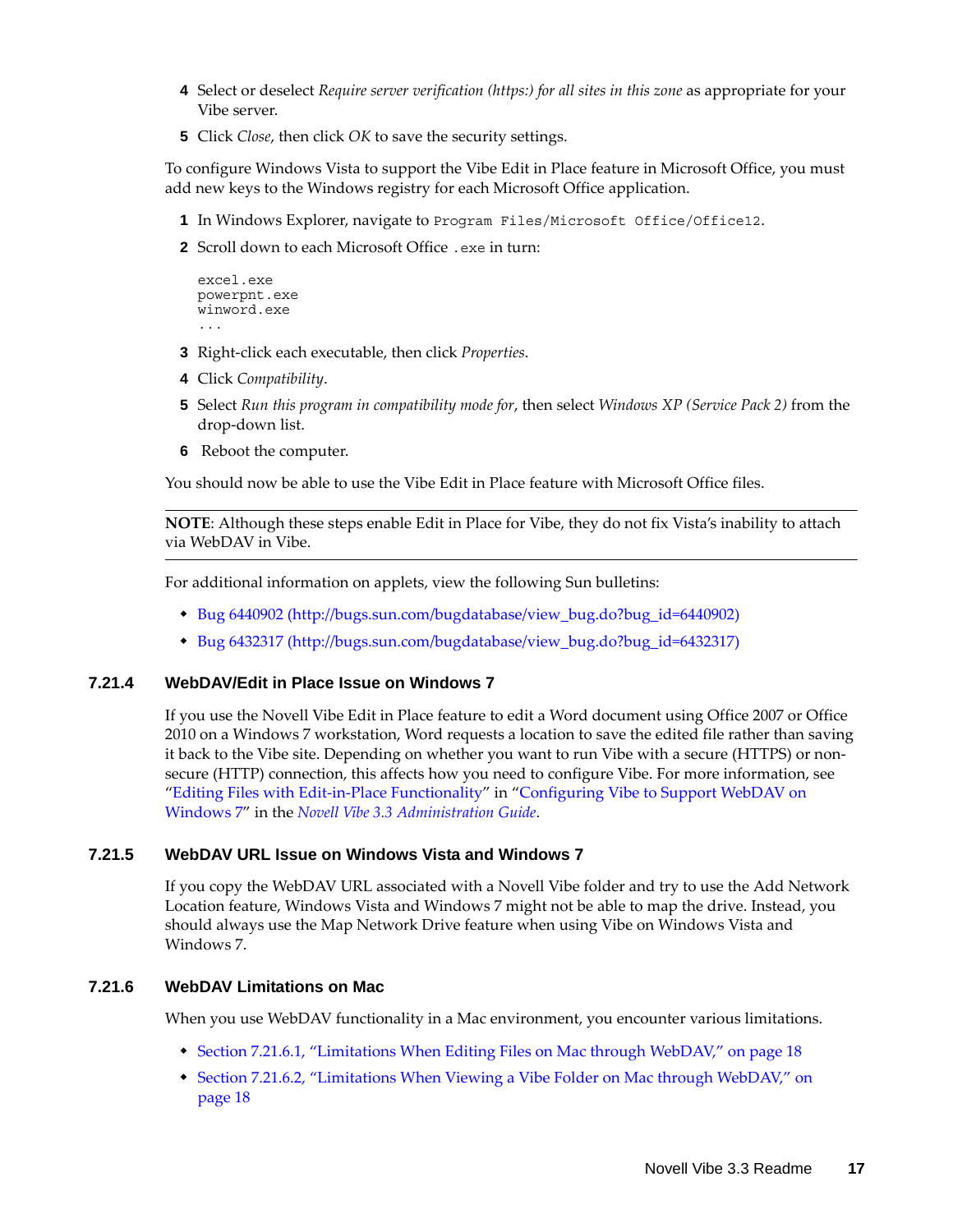<span id="page-17-2"></span>7.21.6.1 Limitations When Editing Files on Mac through WebDAV

Edit-in-Place functionality is not supported on Mac when you use Microsoft Office as your document editor. To use Edit-in-Place functionality on Mac, you must use OpenOffice or LibreOffice as your document editor.

For more information, see "Using WebDAV to Edit Individual Files" in the *Novell Vibe 3.3 Advanced User Guide*.

<span id="page-17-3"></span>7.21.6.2 Limitations When Viewing a Vibe Folder on Mac through WebDAV

Because of limitations with WebDAV on Mac, you cannot use WebDAV to view a Vibe folder in a Mac environment.

For more information, see "Using WebDAV on a Vibe Folder" in the *Novell Vibe 3.3 Advanced User Guide*.

## <span id="page-17-0"></span>**7.22 Viewing a Vibe Folder through Windows Explorer Displays an Additional Folder on Windows XP**

On Windows XP, when you view a Vibe folder through Windows Explorer, an additional sub-folder with the same name as the parent folder might be displayed.

To resolve this problem:

- **1** Launch a Web browser.
- **2** Navigate to the Microsoft Download Center and install the Software Update for Web Folders (KB907306) (http://www.microsoft.com/downloads/details.aspx?FamilyId=17C36612-632E-4C04-9382-987622ED1D64&displaylang=en)
- **3** Follow the on-screen instructions to install the software update.

#### <span id="page-17-1"></span>**7.23 Data Quota Issue with OpenOffice.org**

OpenOffice.org creates a new document version each time you click *Save*, instead of creating one new version when you exit the edited document. This behavior can cause you to quickly meet your data quota. You can avoid creating unnecessary versions of the same document, and if you do create them, you can delete them.

- [Section 7.23.1, "Avoiding Unnecessary Document Version Creation," on page 18](#page-17-4)
- [Section 7.23.2, "Deleting Unnecessary Versions of a Document," on page 18](#page-17-5)

#### <span id="page-17-4"></span>**7.23.1 Avoiding Unnecessary Document Version Creation**

To avoid creating unnecessary versions of the same document, do either of the following:

- Do not click *Save* multiple times when editing a document. Instead, click *Save* only once, before closing the document in OpenOffice.org.
- When you edit documents in Vibe, use a document editor other than OpenOffice.org, such as Microsoft Word.

#### <span id="page-17-5"></span>**7.23.2 Deleting Unnecessary Versions of a Document**

You can delete specific versions of a file, as described in "Deleting Existing Versions of a File" in the *Novell Vibe 3.3 User Guide*.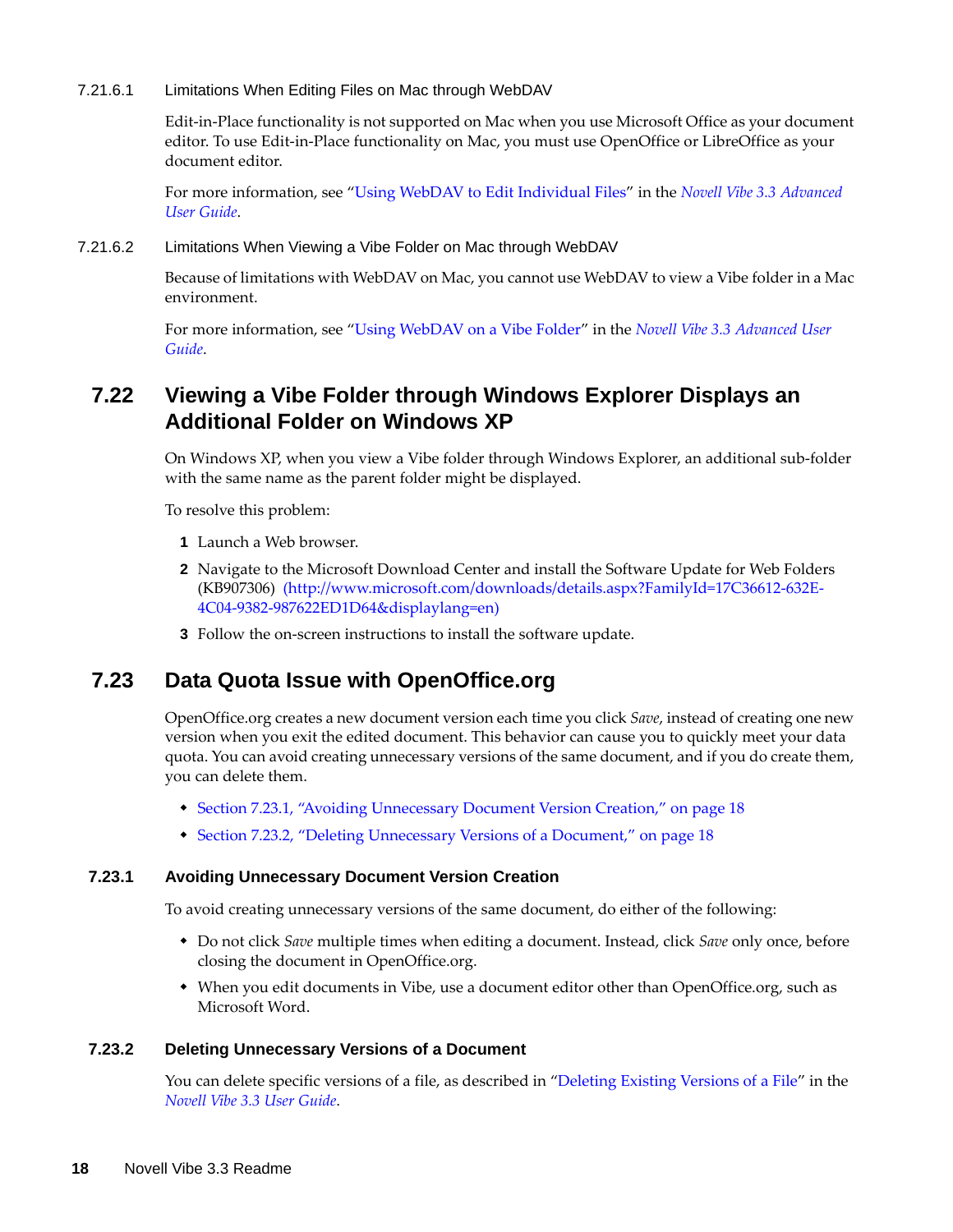## <span id="page-18-0"></span>**7.24 HTML Conversion Error on a Linux Server**

If you see an HTML Conversion Error when you try to view a file, your Vibe Linux server might be missing necessary libraries.

To install the missing libraries:

**1** Change to the following directory:

/opt/novell/teaming/stellent-converter/linux/x86

**2** Run the exporter program.

The errors about missing input and output files are to be expected.

- **3** Look for errors about missing libraries.
- **4** If there are library errors, install any libraries that are missing.

#### <span id="page-18-1"></span>**7.25 The User Profile Does Not Support Custom JSP Files**

When you create or modify attributes for the User Profile form and view in the Form and View Designers tool, you cannot reference custom JSP files.

This ability still exists for modifying attributes for workspaces, folders, and entries, as described in "Enabling Vibe Forms and Views to Reference JSP Files" in the *Novell Vibe 3.3 Advanced User Guide*.

## **8 Database Issues**

There are currently no database issues.

## **9 Developer Issues**

[Section 9.1, "Multi-Reference Values in SOAP Payloads," on page 19](#page-18-2)

#### <span id="page-18-2"></span>**9.1 Multi-Reference Values in SOAP Payloads**

By default, Novell Vibe SOAP payloads do not generate multi-reference values. You can change the server-config.wsdd files so that multi-reference values are generated.

**1** Change to the directory where a server-config.wsdd file is located.

A Vibe installation includes two server-config.wsdd files. The default locations of these files vary by platform:

```
Linux: /opt/novell/teaming/apache-tomcat-version/webapps/ssf/WEB-INF
         /opt/novell/teaming/apache-tomcat-version/webapps/ssr/WEB-INF
Windows: c:\Program Files\Novell\Teaming\apache-tomcat-version\webapps\
                                                            ssf\WEB-INF
         c:\Program Files\Novell\Teaming\apache-tomcat-version\webapps\
                                                            ssr\WEB-INF
```
**2** In the following line, change false to true:

<parameter name="sendMultiRefs" value="false"/>

**3** Save the server-config.wsdd file, then exit the text editor.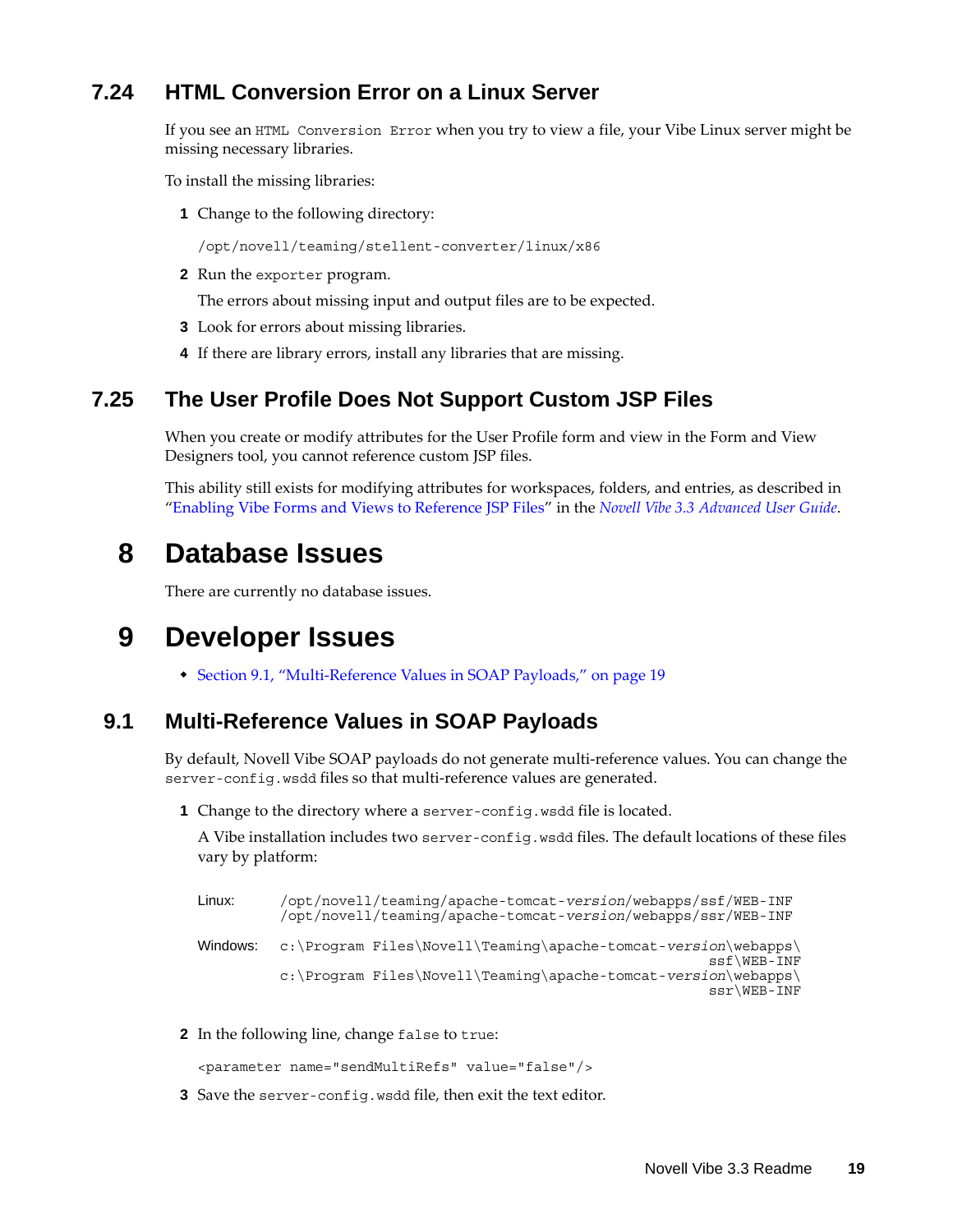**4** Create a backup copy of the modified server-config.wsdd file.

If you update the Vibe software, the server-config.wsdd file is overwritten by the Vibe Installation program. You must either restore the updated file after the update or repeat the modification.

**5** Repeat the procedure for the second server-config.wsdd file in the Vibe software.

## **10 Localization Issues**

- [Section 10.1, "Extended Characters Are Not Allowed in Simple URLs," on page 20](#page-19-0)
- [Section 10.2, "Extended and Double-Byte Characters in Attachment Filenames," on page 20](#page-19-1)
- [Section 10.3, "Chinese Characters in Activity Logs," on page 20](#page-19-2)
- [Section 10.4, "Internet Explorer 6 Limitation with International Characters in Filenames," on](#page-20-0)  [page 21](#page-20-0)

#### <span id="page-19-0"></span>**10.1 Extended Characters Are Not Allowed in Simple URLs**

On the Configure Default Settings page of your workspace, the *Define URL* field does not accept extended characters. Use only alphabetic characters and numbers in simple URLs.

#### <span id="page-19-1"></span>**10.2 Extended and Double-Byte Characters in Attachment Filenames**

If Outlook users send postings to the Novell Vibe site and if the messages have attachments with extended or double-byte characters in the filenames, the attachment does not arrive on the Vibe site unless the Exchange server is properly configured. To configure the Exchange server to pass the filenames correctly, follow the instructions in *[Foreign Characters Appear as Question Marks When Sent](http://www.windowsnetworking.com/kbase/WindowsTips/Windows2000/AdminTips/Exchange/ForeigncharactersappearasquestionmarkswhensentfromOWA.html)  [from OWA](http://www.windowsnetworking.com/kbase/WindowsTips/Windows2000/AdminTips/Exchange/ForeigncharactersappearasquestionmarkswhensentfromOWA.html)* (http://www.windowsnetworking.com/kbase/WindowsTips/Windows2000/AdminTips/ Exchange/ForeigncharactersappearasquestionmarkswhensentfromOWA.html).

#### <span id="page-19-2"></span>**10.3 Chinese Characters in Activity Logs**

When a report.csv file for an activity report is opened in Microsoft Excel, Chinese characters do not display correctly, even though the report.csv file has been created correctly, because Excel always reads the file using the ISO Latin character set.

One workaround is to use the OpenOffice.org Calc spreadsheet program instead of Excel. It displays Chinese characters correctly.

As a workaround in Excel:

- **1** Import the report.csv file into Excel by using *Data > Import External Data > Import Data*.
- **2** Select the report.csv file, then click *Open*.
- **3** Select *Delimited*, select *UTF-8*, then click *Next*.
- **4** Select *Comma* as the delimiter, click *Next*, then click *Finish*.

Excel should now display the Chinese characters correctly.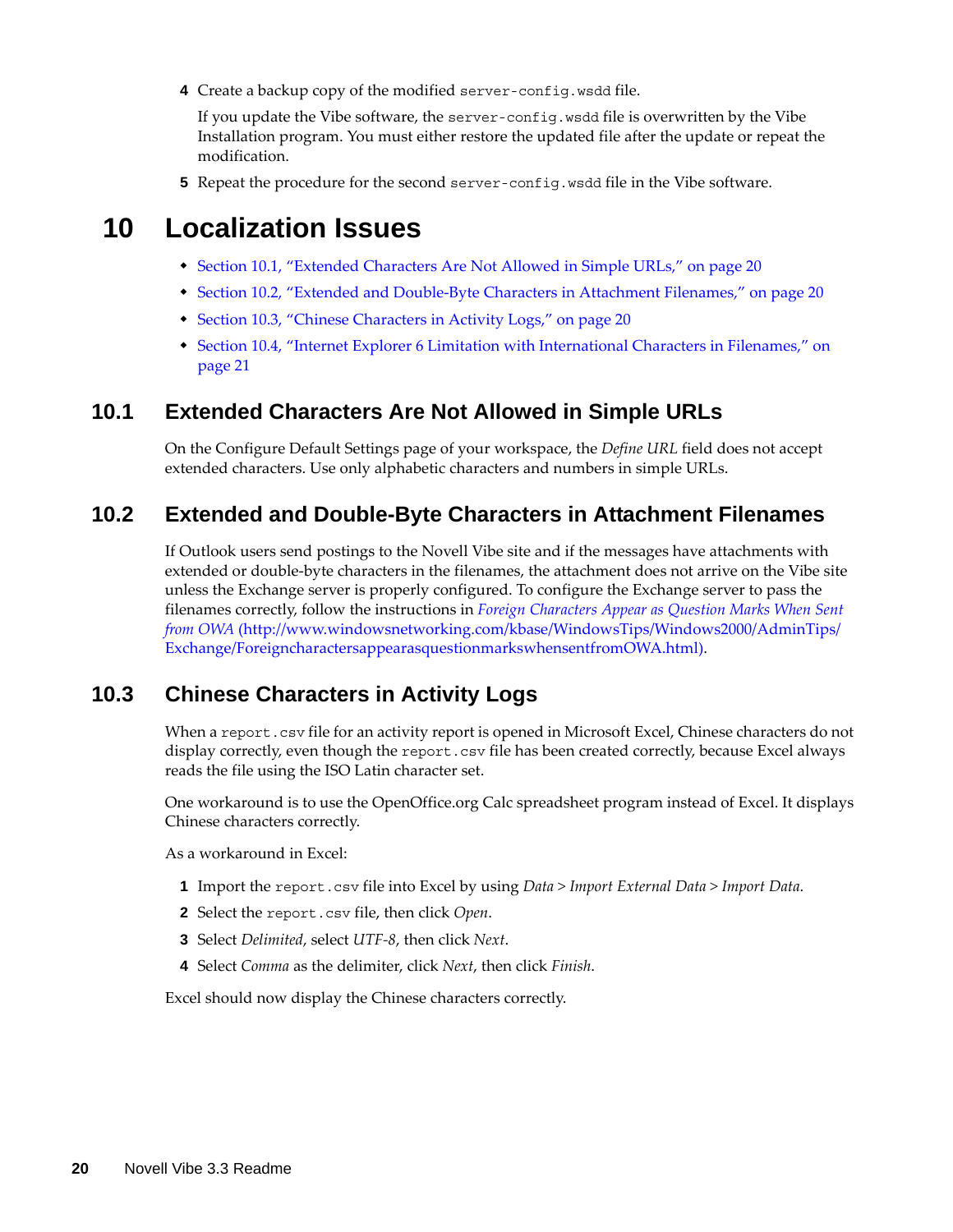## <span id="page-20-0"></span>**10.4 Internet Explorer 6 Limitation with International Characters in Filenames**

In Internet Explorer 6, if you upload a file whose filename includes international characters into a File folder, and if you edit that file and create a new version, the link to the original version of the file no longer works, because Internet Explorer 6 double-encoded the filename. To resolve this issue, update to Internet Explorer 7 or later.

# **11 Security Issues**

To ensure that your Novell Vibe site is adequately secure, keep your operating system updated with all patches and security fixes.

# **12 Vibe 3.3 Bug Fixes**

For a list of the bugs that have been fixed since Vibe 3.2, see the [Novell Vibe 3.3 Bug List](http://www.novell.com/documentation/vibe33/vibe33_fixes/vibe33_fixes.html) (http:// www.novell.com/documentation/vibe33/vibe33\_fixes/vibe33\_fixes.html). You can look up the bug numbers in [Bugzilla](https://bugzilla.novell.com) (https://bugzilla.novell.com) for more information about each bug.

# **13 Vibe 3.2 Bug Fixes**

For a list of the bugs that have been fixed since Vibe 3.1, see the [Novell Vibe 3.2 Bug List](http://www.novell.com/documentation/vibe32/vibe32_fixes/vibe32_fixes.html) (http:// www.novell.com/documentation/vibe32/vibe32\_fixes/vibe32\_fixes.html). You can look up the bug numbers in [Bugzilla](https://bugzilla.novell.com) (https://bugzilla.novell.com) for more information about each bug.

# **14 Vibe Documentation**

The following sources provide information about Novell Vibe 3.3:

- Online product documentation: [Novell Vibe 3.3 Documentation Web site](http://www.novell.com/documentation/vibe33) (http:// www.novell.com/documentation/vibe33)
- Product documentation included within Novell Vibe. Click the *Help* icon (question mark) in the upper right corner of the Vibe Home page.

In addition to the Novell Vibe product documentation, the following resources provide additional information about Vibe 3.3:

- [Novell Vibe product site](http://www.novell.com/products/vibe/) (http://www.novell.com/products/vibe/)
- [Novell Vibe Resource Library](http://www.novell.com/products/vibe/resource-library/) (http://www.novell.com/products/vibe/resource-library/)
- [Novell Vibe Cool Solutions](http://www.novell.com/communities/coolsolutions/vibe) (http://www.novell.com/communities/coolsolutions/vibe)
- [Novell Vibe Support Forum](http://forums.novell.com/forumdisplay.php?f=989) (http://forums.novell.com/forumdisplay.php?f=989)